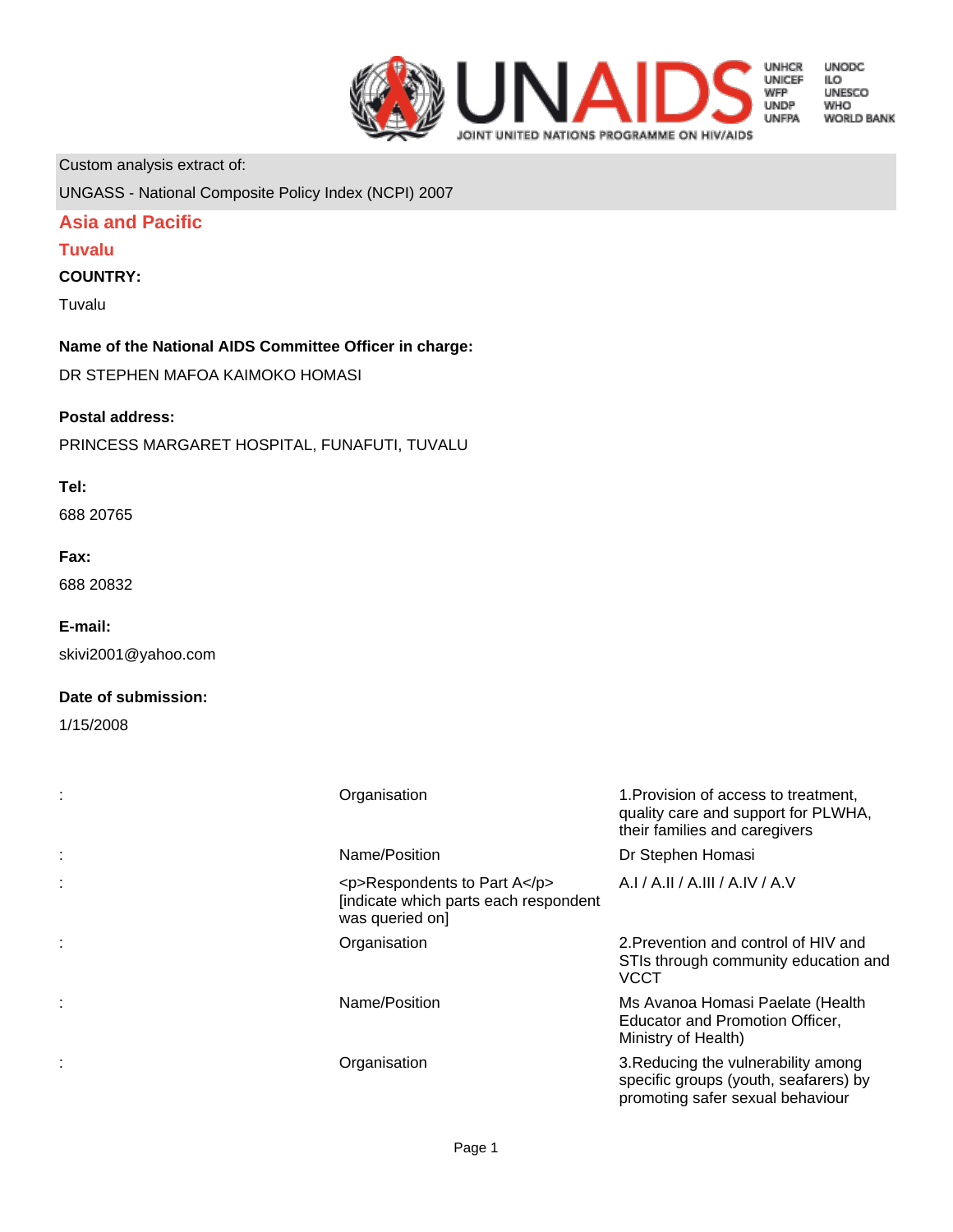|           | Name/Position                                                                            | Ms Maseiga Ionatana (National School<br>Supervisor, Ministry of Education) |
|-----------|------------------------------------------------------------------------------------------|----------------------------------------------------------------------------|
|           | Organisation                                                                             | 4. Providing a safe supply of blood and<br>blood products;                 |
|           | Name/Position                                                                            | Ms Simalua Sopoaga (Research<br>Officer, Ministry of Finance)              |
|           | Organisation                                                                             | 5. Coordinating a multi-sectoral<br>response.                              |
|           | Organisation                                                                             | <b>Tuvalu Red Cross Society</b>                                            |
|           | Name/Position                                                                            | Ms Eseta Lauti (Secretary General)                                         |
|           | <p>Respondents to Part B</p><br>[indicate which parts each respondent<br>was queried on] | B.I/B.II/B.III/B.IV                                                        |
|           | Organisation                                                                             | <b>Tuvalu Association of NGOs</b>                                          |
|           | Name/Position                                                                            | Mrs Annie Homasi (Coordinator)                                             |
|           | <p>Respondents to Part B</p><br>[indicate which parts each respondent<br>was queried on] | B.I / B.II / B.III / B.IV                                                  |
|           | Organisation                                                                             | <b>Tuvalu Family Health Association</b>                                    |
|           | Name/Position                                                                            | Ms Emily Koepke (Executive Director)                                       |
|           | <p>Respondents to Part B</p><br>[indicate which parts each respondent<br>was queried on] | B.I / B.II / B.III / B.IV                                                  |
|           | Organisation                                                                             | <b>Tuvalu National Council of Women</b>                                    |
|           | Name/Position                                                                            | Mrs Pula Maatia (Secretary General)                                        |
|           | <p>Respondents to Part B</p><br>[indicate which parts each respondent<br>was queried on] | B.I/B.II                                                                   |
| İ,        | Organisation                                                                             | Seventh Day Adventist                                                      |
|           | Name/Position                                                                            | Mrs Pauke Maani                                                            |
|           | <p>Respondents to Part B</p><br>[indicate which parts each respondent<br>was queried on] | B.I/B.II                                                                   |
| Position: | Full time/Part time                                                                      | Full time                                                                  |
| Position: | Full time/Part time                                                                      | Full time                                                                  |
| Position: | Full time/Part time                                                                      | Full time                                                                  |
| Position: | Full time/Part time                                                                      | Full time                                                                  |
| Position: | Full time/Part time                                                                      | Full time                                                                  |

# **1. Has the country developed a national multisectoral strategy/action framework to combat AIDS?** Yes

# **IF YES, period covered:**

2008 – 2012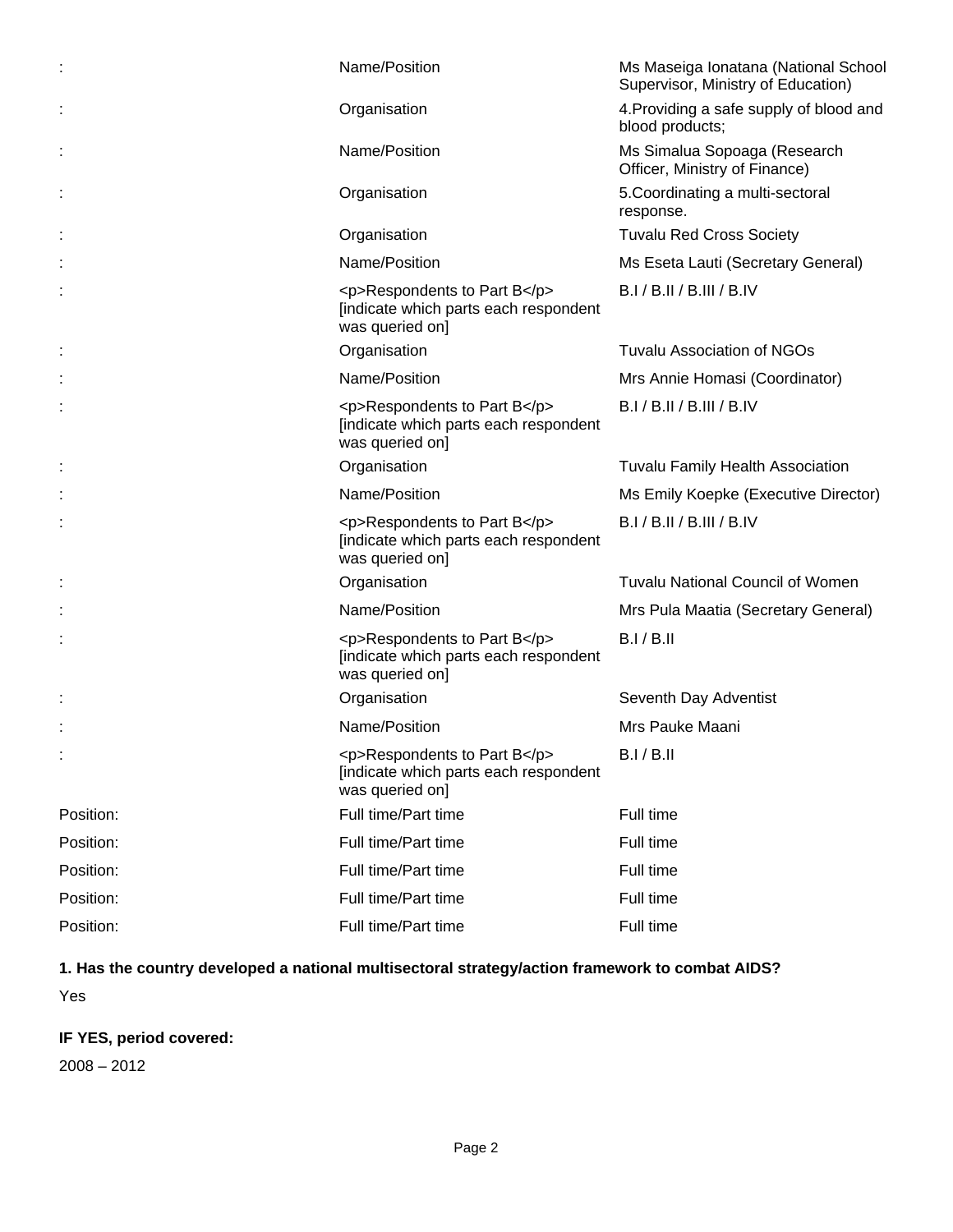# **1.1 How long has the country had a multisectoral strategy/action framework?**

7

## **1.2 Which sectors are included in the multisectoral strategy/action framework with a specific HIV budget for their activities?**

| Health:          | <b>Strategy/Action framework</b> | Yes |
|------------------|----------------------------------|-----|
| Health:          | <b>Earmarked budget</b>          | Yes |
| Education:       | <b>Strategy/Action framework</b> | Yes |
| Education:       | <b>Earmarked budget</b>          | Yes |
| Labour:          | <b>Strategy/Action framework</b> | Yes |
| Labour:          | <b>Earmarked budget</b>          | No  |
| Transportation:  | <b>Strategy/Action framework</b> | Yes |
| Transportation:  | <b>Earmarked budget</b>          | No. |
| Military/Police: | <b>Strategy/Action framework</b> | Yes |
| Military/Police: | <b>Earmarked budget</b>          | No  |
| Women:           | <b>Strategy/Action framework</b> | Yes |
| Women:           | <b>Earmarked budget</b>          | Yes |
| Young people:    | <b>Strategy/Action framework</b> | Yes |
| Young people:    | <b>Earmarked budget</b>          | Yes |
| Finance:         | <b>Strategy/Action framework</b> | Yes |
| Finance:         | <b>Earmarked budget</b>          | No. |
| Other*::         | <b>Strategy/Action framework</b> | Yes |
| Other*::         | <b>Earmarked budget</b>          | Yes |

# **IF NO earmarked budget, how is the money allocated?**

For those without earmarked budgets, the Ministry of Health and Developmental partners through specific projects provide finance for their activities. But there is no set allocation from their recurrent budgets on an annual basis.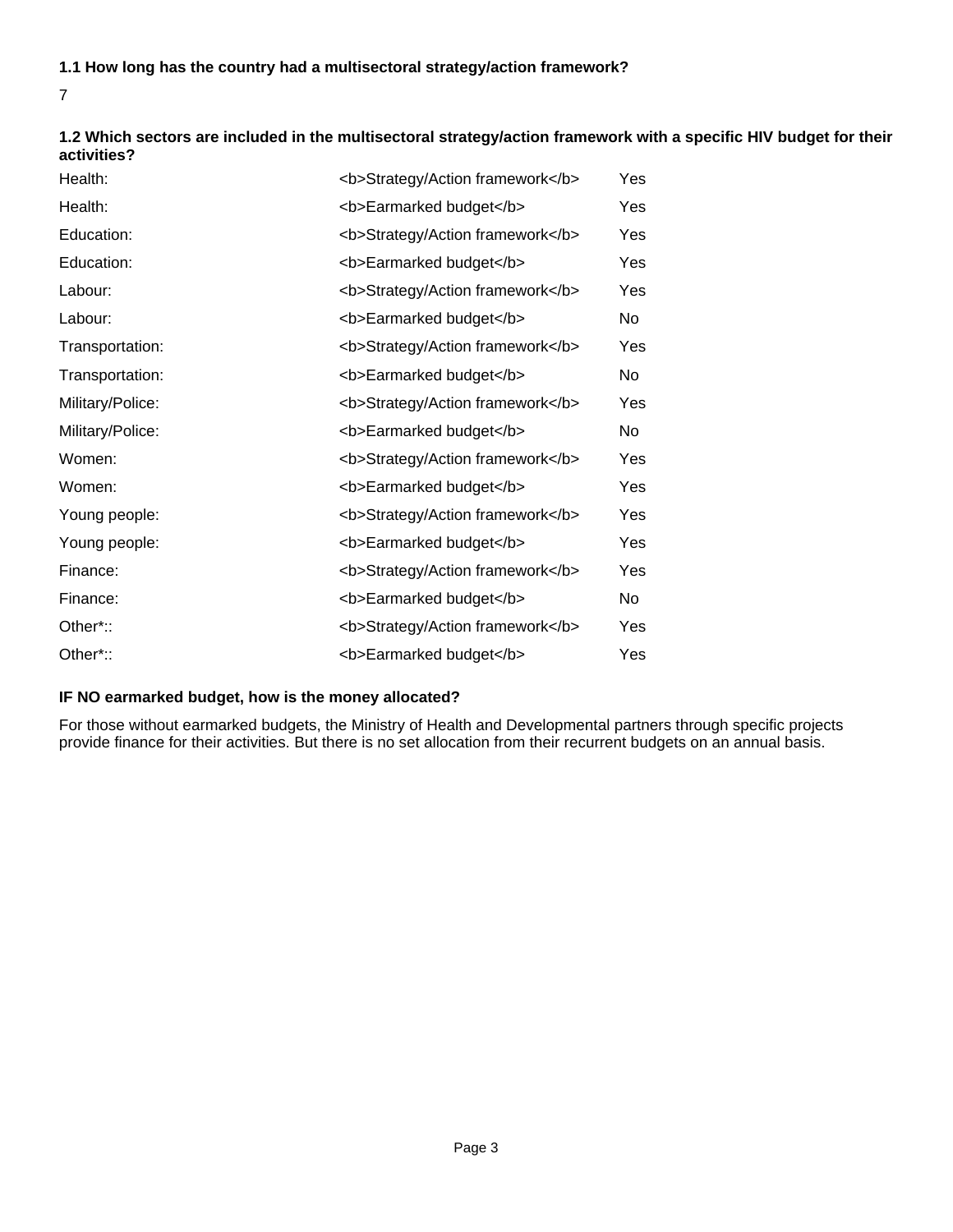# **1.3 Does the multisectoral strategy/action framework address the following target populations, settings and cross-cutting issues?**

| a. Women and girls:                                                      | Yes  |
|--------------------------------------------------------------------------|------|
| b. Young women/young men:                                                | Yes. |
| c. Specific vulnerable sub-<br>populations <font size="0.2">[3]</font> : | Yes. |
| d. Orphans and other vulnerable<br>children:                             | No.  |
| e. Workplace:                                                            | Yes. |
| f. Schools:                                                              | Yes. |
| g. Prisons:                                                              | Yes. |
| h. HIV, AIDS and poverty:                                                | No.  |
| i. Human rights protection:                                              | Yes. |
| j. Involvement of people living with HIV:                                | Yes  |
| k. Addressing stigma and<br>discrimination:                              | Yes. |
| I. Gender empowerment and/or gender<br>equality:                         | Yes. |

# **1.4 Were target populations identified through a process of a needs assessment or needs analysis?**

Yes

# **IF YES, when was this needs assessment /analysis conducted? Year:**

1999

# **1.5 What are the target populations in the country?**

Seafarers and Youths

# **1.6 Does the multisectoral strategy/action framework include an operational plan?**

Yes

# **1.7 Does the multisectoral strategy/action framework or operational plan include:**

| a. Formal programme goals? :                            | Yes |
|---------------------------------------------------------|-----|
| b. Clear targets and/or milestones? :                   | Yes |
| c. Detailed budget of costs per<br>programmatic area? : | Yes |
| d. Indications of funding sources?:                     | Yes |
| e. Monitoring and Evaluation<br>framework?:             | Yes |

#### **1.8 Has the country ensured "full involvement and participation" of civil society<font size=0.4>[4]</font> in the development of the multisectoral strategy/action framework?**

Active involvement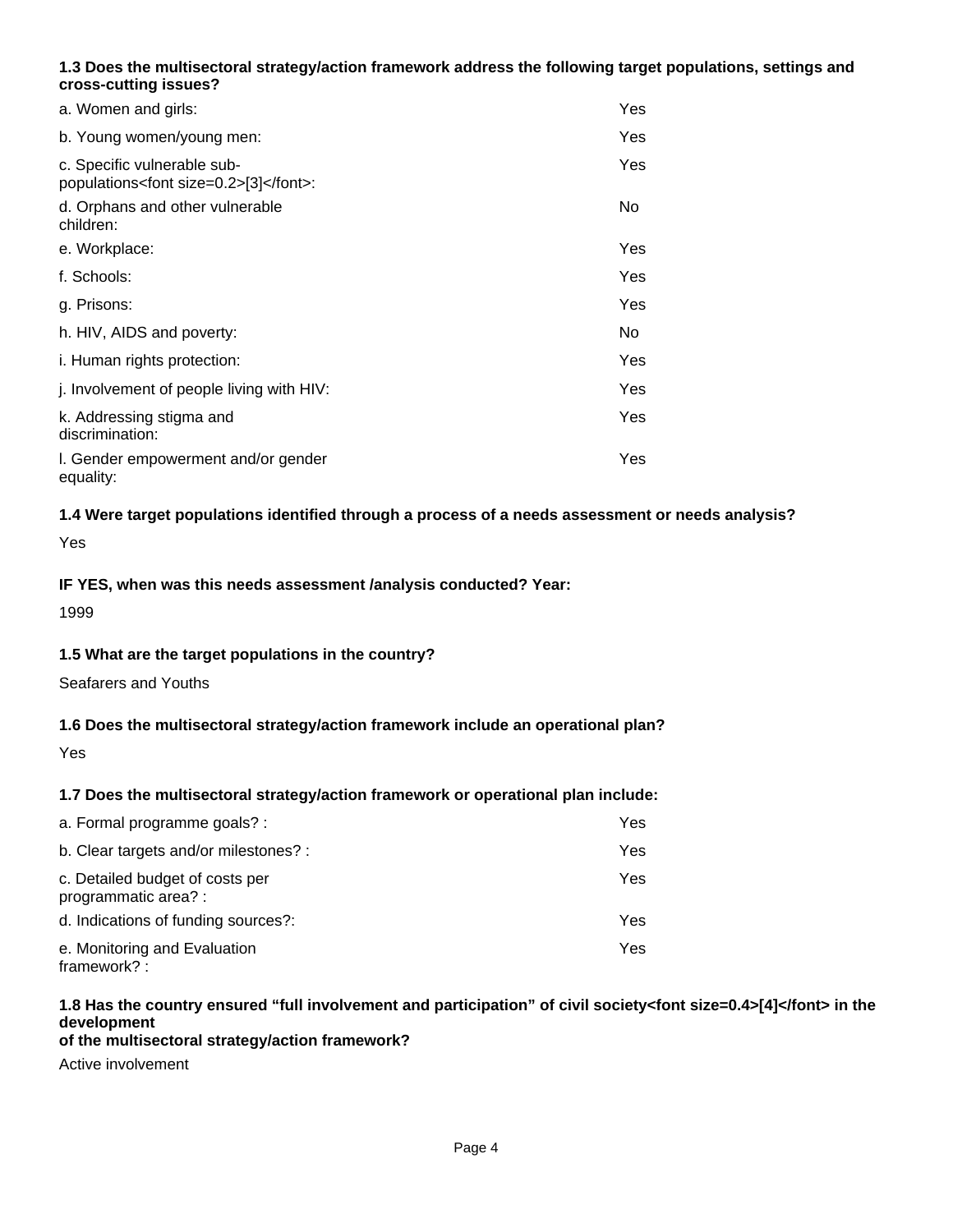# **IF active involvement, briefly explain how this was done:**

The Tuvalu National AIDS Committee who oversees the overall plan for HIV Is made up of all key stakeholders i.e. community based organization, faith based organization, seafarers organizations, youth and women, including key Government departments.

# **1.9 Has the multisectoral strategy/action framework been endorsed by most external Development Partners (bi-laterals; multi-laterals)?**

Yes

## **1.10 Have external Development Partners (bi-laterals; multi-laterals) aligned and harmonized their HIV and AIDS programmes to the national multisectoral strategy/action framework?**

Yes, some partners

# **IF SOME or NO, briefly explain**

National framework has been developed in line with regional organizations, e.g. Secretariat of the Pacific Community (SPC) and WHO (Western Pacific Region)

**2. Has the country integrated HIV and AIDS into its general development plans such as:** 

- **a) National Development Plans,**
- **b) Common Country Assessments/United Nations Development Assistance Framework,**
- **c) Poverty Reduction Strategy Papers,**

**d) Sector Wide Approach?**

Yes

# **2.1 IF YES, in which development plans is policy support for HIV and AIDS integrated?**

a) National Development Plans:

b) Common Country Assessments/United Nations Development Assistance Framework:

d) Sector Wide Approach: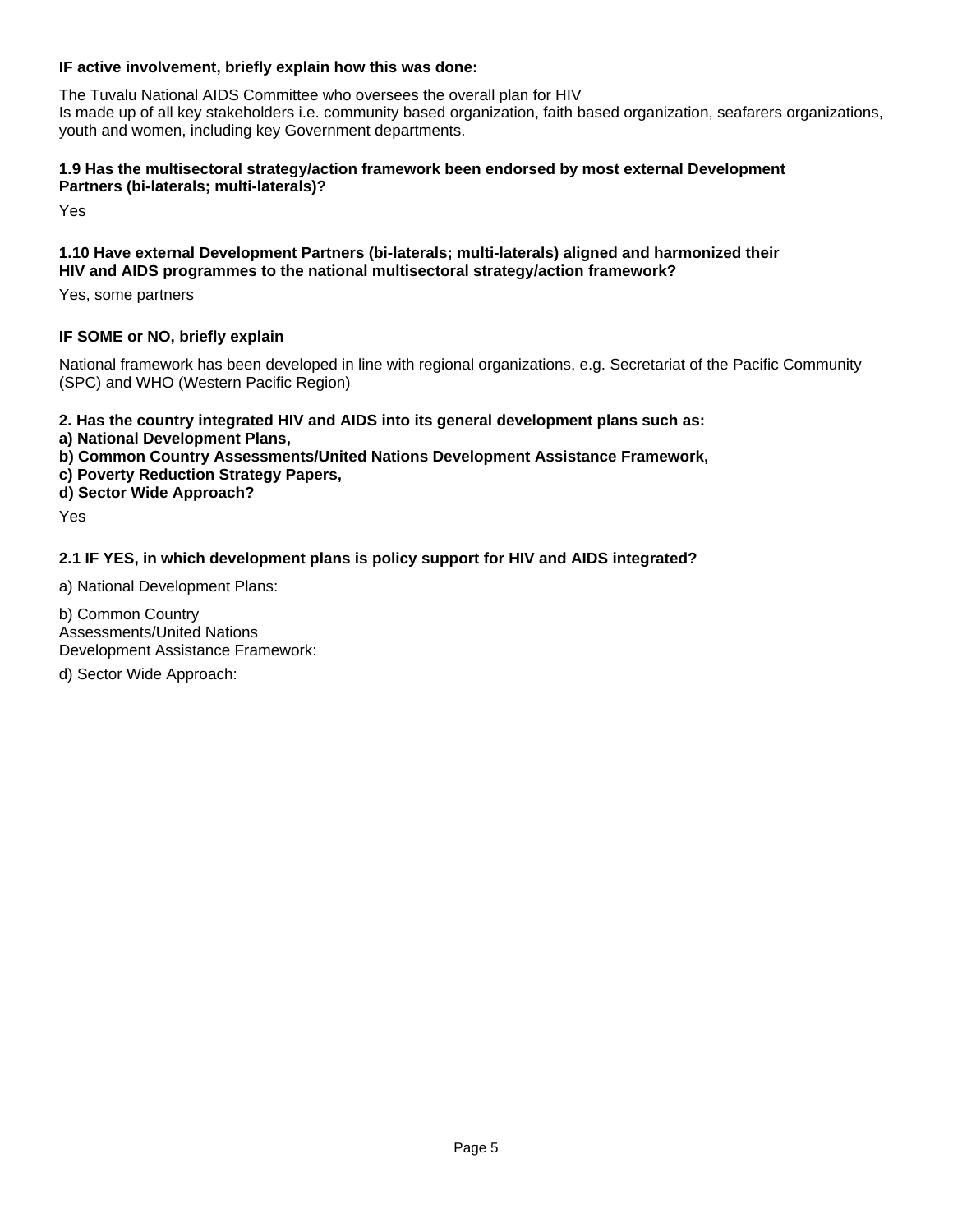# **2.2 IF YES, which policy areas below are included in these development plans?**

| <b>HIV Prevention:</b>                                                                                             | <b>Development Plans</b> | a) $/b$ ) $/d$ ) |
|--------------------------------------------------------------------------------------------------------------------|--------------------------|------------------|
| Treatment for opportunistic infections:                                                                            | <b>Development Plans</b> | d)               |
| Antiretroviral therapy:                                                                                            | <b>Development Plans</b> | a) / d           |
| Care and support (including social<br>security or other schemes):                                                  | <b>Development Plans</b> | a) / b) / d      |
| AIDS impact alleviation:                                                                                           | <b>Development Plans</b> | a) $/b$ ) $/d$ ) |
| Reduction of <b>gender</b><br>inequalities as they relate to HIV<br>prevention/treatment, care and/or<br>support:  | <b>Development Plans</b> | a) $/b$ ) $/d$ ) |
| Reduction of <b>income</b><br>inequalities as they relate to HIV<br>prevention/treatment, care and /or<br>support: | <b>Development Plans</b> | a)               |
| Reduction of stigma and discrimination: <b>Development Plans</b>                                                   |                          | (b) / d          |
| Women's economic empowerment<br>(e.g. access to credit, access to land,<br>training):                              | <b>Development Plans</b> | a) $/ d$ )       |

**3. Has the country evaluated the impact of HIV and AIDS on its socio-economic development for planning purposes?**

Yes

**3.1 IF YES, to what extent has it informed resource allocation decisions?**

3

### **4. Does the country have a strategy/action framework for addressing HIV and**

**AIDS issues among its national uniformed services such as military, police, peacekeepers, prison staff, etc?** Yes

# **4.1 IF YES, which of the following programmes have been implemented beyond the pilot stage to reach a significant proportion of one or more uniformed services?**

| Behavioural change communication: | Yes  |
|-----------------------------------|------|
| Condom provision :                | Yes. |
| HIV testing and counselling(*):   | Yes. |
| STI services :                    | Yes. |
| Treatment:                        | Yes  |
| Care and support :                | Yes  |
| Other::                           | Yes. |

# **(\*)If HIV testing and counselling has been implemented for uniformed services beyond the pilot stage, what is the approach taken? <br>**

# **Is it voluntary or mandatory (e.g. at enrolment)? Briefly explain:**

HIV testing is voluntary with the appropriate pre-test and post-test counselling procedures in place.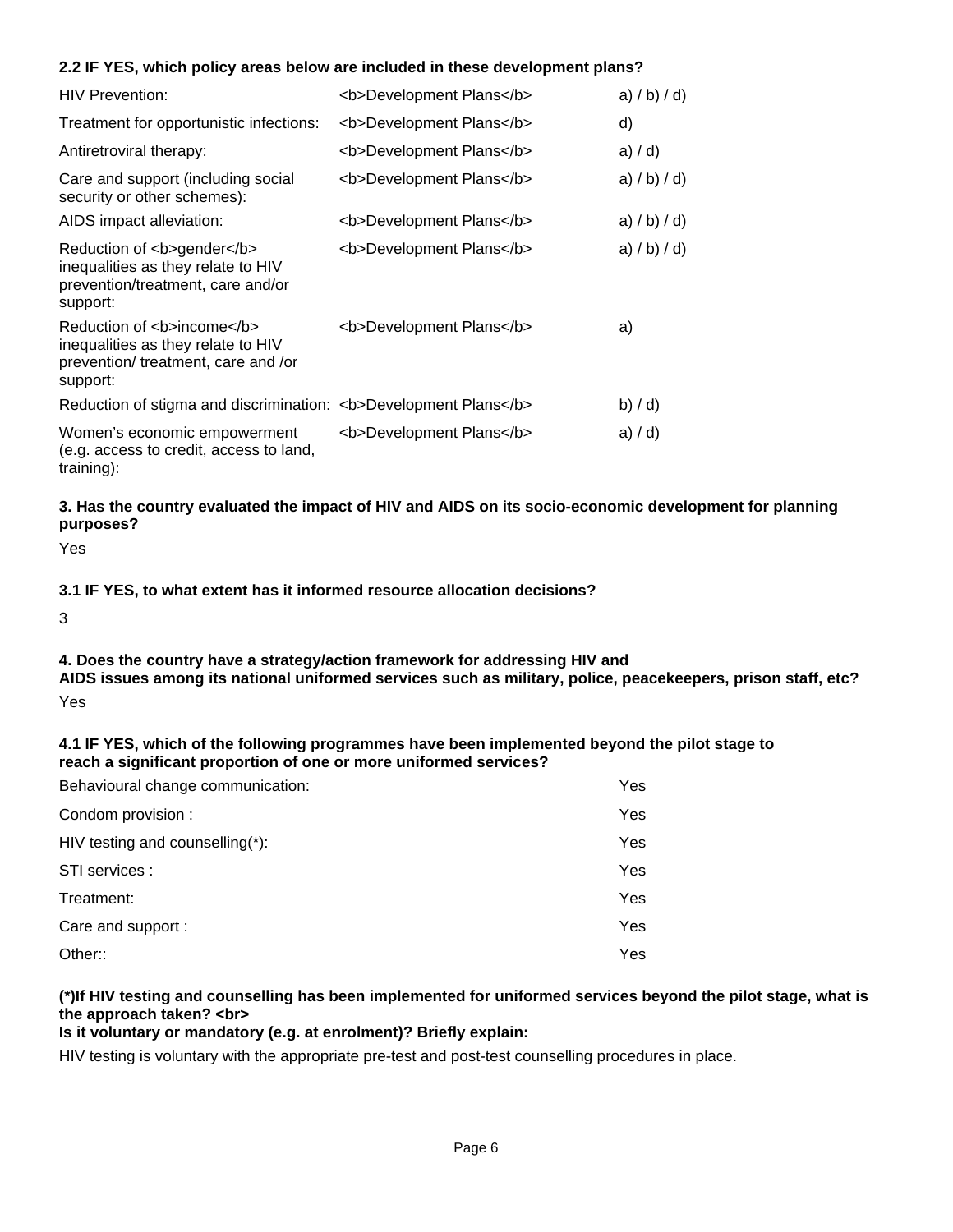**5. Has the country followed up on commitments towards universal access made during the High-Level AIDS Review in June 2006?**

Yes

**5.1 Has the National Strategic Plan/operational plan and national AIDS budget been revised accordingly?** Yes

**5.2 Have the estimates of the size of the main target population sub-groups been updated?**

Yes

**5.3 Are there reliable estimates and projected future needs of the number of adults and children requiring antiretroviral therapy?**

Estimates only

# **5.4 Is HIV and AIDS programme coverage being monitored?**

Yes

**(a) IF YES, is coverage monitored by sex (male, female)?**

Yes

**(b) IF YES, is coverage monitored by population sub-groups?**

No

**(c) IF YES, is coverage monitored by geographical area?**

No

**IF YES, at which levels (provincial, district, other)?**

Due to the smaller size of the country, monitoring is nationwide

# **5.5 Has the country developed a plan to strengthen health systems, including infrastructure, human resources and capacities, and logistical systems to deliver drugs?**

Yes

# **Overall, how would you rate strategy planning efforts in the HIV and AIDS programmes in 2007 and in 2005?**

| 2007: | 9 |
|-------|---|
| 2005: | ັ |

# **Comments on progress made in strategy planning efforts since 2005:**

1. Targets more realistic and achievable

- 2. Better coordination of programs
- 3. Government support more evident in 2007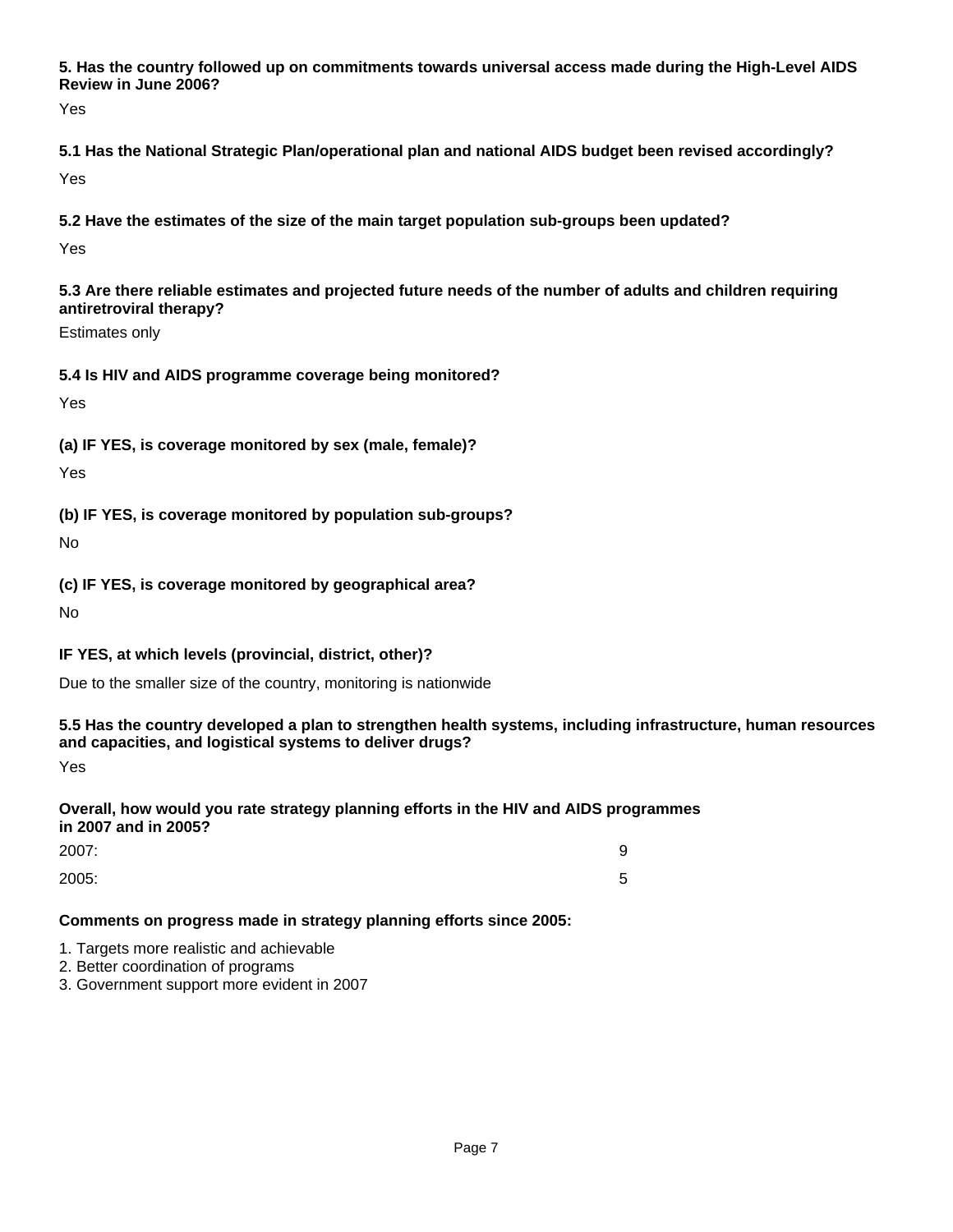## **1. Do high officials speak publicly and favourably about AIDS efforts in major domestic fora at least twice a year?**

| President/Head of government :                  | No  |
|-------------------------------------------------|-----|
| Other high officials :                          | Yes |
| Other officials in regions and/or<br>districts: | Yes |

# **2. Does the country have an officially recognized national multisectoral AIDS management/coordination body? (National AIDS Council or equivalent)?** Yes

# **2.1 IF YES, when was it created? Year:**

1999

# **2.2 IF YES, who is the Chair?**

| Name:           | Mrs Emily Koepke                                                                  |
|-----------------|-----------------------------------------------------------------------------------|
| Title/Function: | <b>Executive Director of Tuvalu Family</b><br>Health Association (TUNAC) – an NGO |
|                 | partner                                                                           |

# **2.3 IF YES, does it:**

| have terms of reference? :                                                                                             | Yes  |
|------------------------------------------------------------------------------------------------------------------------|------|
| have active Government leadership<br>and participation?:                                                               | Yes  |
| have a defined membership?:                                                                                            | Yes. |
| include civil society representatives?<br>$(*)$ :                                                                      | Yes  |
| include people living with HIV?:                                                                                       | No.  |
| include the private sector?:                                                                                           | Yes  |
| have an action plan?:                                                                                                  | Yes  |
| have a functional Secretariat? :                                                                                       | Yes  |
| meet at least quarterly?:                                                                                              | Yes  |
| review actions on policy decisions<br>regularly?:                                                                      | Yes  |
| actively promote policy decisions?:                                                                                    | Yes  |
| provide opportunity for civil society to<br>influence decision-making?:                                                | Yes. |
| strengthen donor coordination to avoid<br>parallel funding and duplication of effort<br>in programming and reporting?: | Yes. |
|                                                                                                                        |      |

# **(\*) If it does include civil society representatives, what percentage?**

60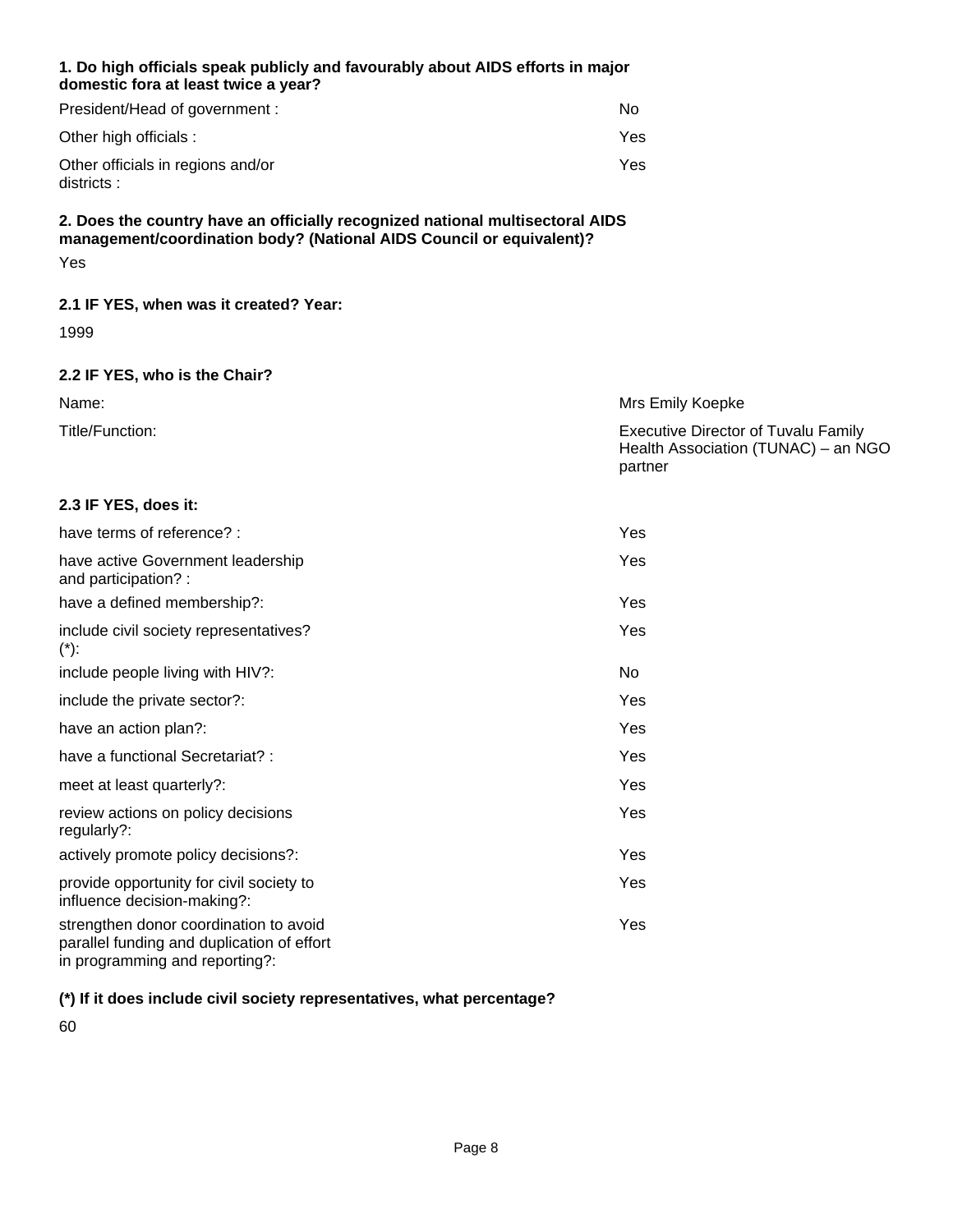**3. Does the country have a national AIDS body or other mechanism that promotes interaction between government, people living with HIV, civil society and the private sector for implementing HIV and AIDS strategies/ programmes?**

Yes

## **3.1 IF YES, does it include?**

| Terms of reference:     | Yes  |
|-------------------------|------|
| Defined membership:     | Yes. |
| Action plan:            | Yes  |
| Functional Secretariat: | Yes. |
| Regular meetings (*):   | Yes. |

# **(\*)If it does include regular meetings, what is the frequency of the meetings:**

2 monthly

## **IF YES, What are the main achievements?**

Development of the National Strategic Plan National Coordination of the response National representation which includes civil society etc

## **IF YES, What are the main challenges for the work of this body?**

Funding

Lack of a fulltime personnel to work on a daily basis purely on HIV related work (This has been proposed for the NSP 2008-2012 and to be implemented in 2008)

## **5. What kind of support does the NAC (or equivalent) provide to implementing partners of the national programme, particularly to civil society organizations?**

| Information on priority needs and<br>services :    | Yes  |
|----------------------------------------------------|------|
| Technical guidance/materials:                      | Yes. |
| Drugs/supplies procurement and<br>distribution:    | Yes. |
| Coordination with other implementing<br>partners : | Yes. |
| Capacity-building:                                 | Yes. |
| Other::                                            | Yes  |

## **6. Has the country reviewed national policies and legislation to determine which, if any, are inconsistent with the National AIDS Control policies?**

No

**Overall, how would you rate the political support for the HIV and AIDS programmes in 2007 and in 2005?**

| 2007: | 6      |
|-------|--------|
| 2005: | ົ<br>ັ |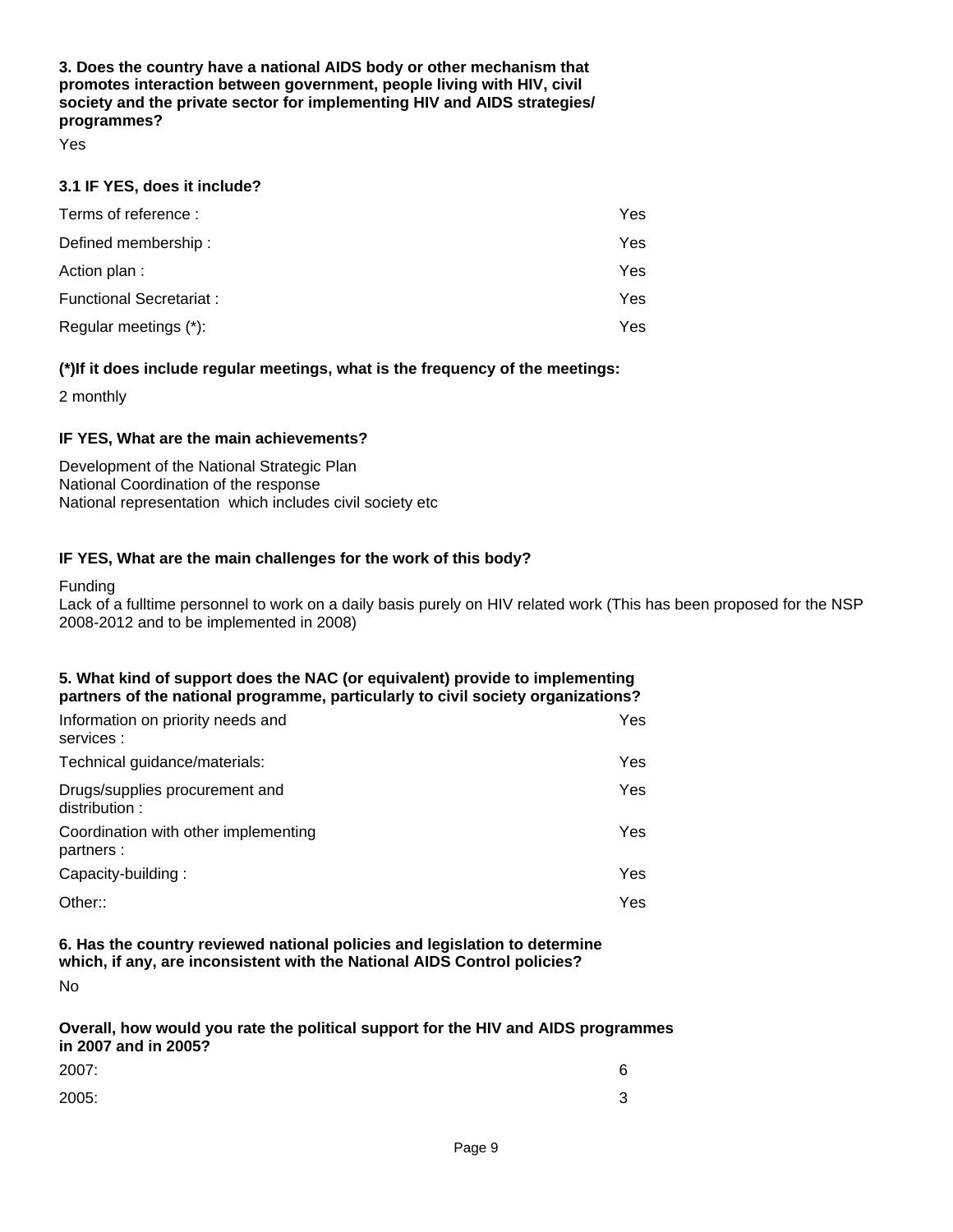# **Comments on progress made in political support since 2005:**

There was minimal political support in 2005compared to 2007. Since 2006 the Government has included financial allocation in its national budget specifically for HIV for the first time. Apart from this there is no other strong political push to control the spread of HIV apart from the Ministry of Health and partners in civil society.

## **1. Does the country have a policy or strategy that promotes information, education and communication (IEC) on HIV to the general population?**

Yes

# **1.1 IF YES, what key messages are explicitly promoted?**

Use clean needles and syringes: Abstain from injecting drugs: Avoid commercial sex: Greater involvement of men in reproductive health programmes: Greater acceptance and involvement of people living with HIV: Fight against violence against women: Be faithful: Delay sexual debut: Be sexually abstinent: Engage in safe(r) sex: Use condoms consistently: Reduce the number of sexual partners: **2. Does the country have a policy or strategy promoting HIV-related 1.2 In the last year, did the country implement an activity or programme to promote accurate reporting on HIV by the media?** Yes

# **reproductive and sexual health education for young people?** Yes

### **2.1 Is HIV education part of the curriculum in**

| primary schools? :  | Yes |
|---------------------|-----|
| secondary schools?: | Yes |
| teacher training? : | No. |

# **2.2 Does the strategy/curriculum provide the same reproductive and sexual health education for young men and young women?**

Yes

# **2.3 Does the country have an HIV education strategy for out-of-school young people?**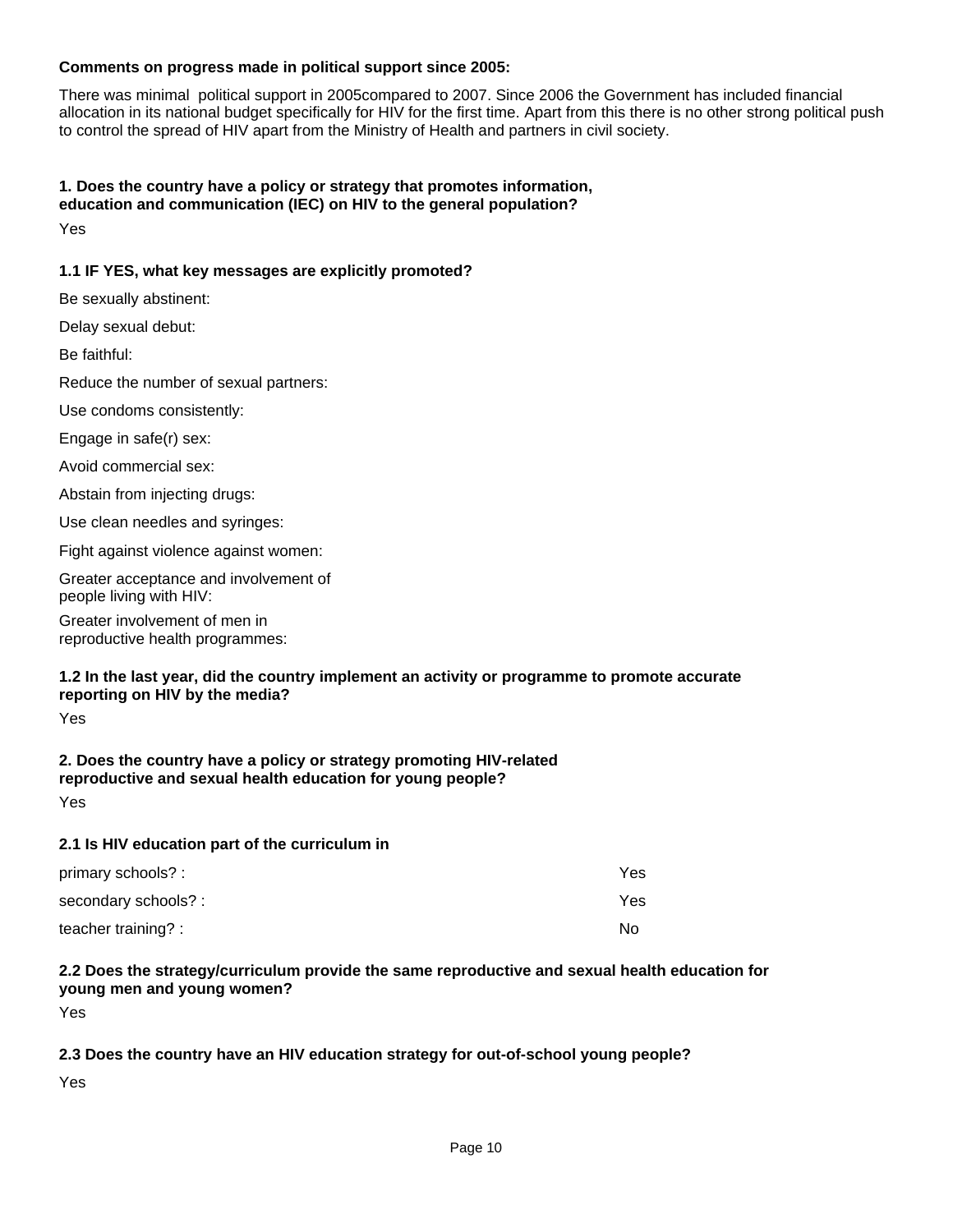# **3. Does the country have a policy or strategy to promote information, education and communication (IEC) and other preventive health interventions for vulnerable sub-populations?**

Yes

## **3.1 IF YES, which sub-populations and what elements of HIV prevention do the policy/strategy address?**

| Targeted information on risk reduction<br>and HIV education:  | Other sub-populations (*) |
|---------------------------------------------------------------|---------------------------|
| Stigma & discrimination reduction:                            | Other sub-populations (*) |
| Condom promotion:                                             | Other sub-populations (*) |
| HIV testing & counselling:                                    | Other sub-populations (*) |
| Reproductive health, including STI<br>prevention & treatment: | Other sub-populations (*) |
|                                                               |                           |

# **(\*)If Other sub-populations, indicate which sub-populations**

Seafarers, students, youths and adolescents

#### **Overall, how would you rate policy efforts in support of HIV prevention in 2007 and in 2005?**

| LUVJ: |        |
|-------|--------|
| 2007: |        |
| 2005: | ∽<br>ັ |

# **Comments on progress made in policy efforts in support of HIV prevention since 2005:**

There is plans to review legislations now. HIV testing policy has been developed. Legal Advisers is part of the Tuvalu National AIDS Committee who will facilitate work in this area.

### **4. Has the country identified the districts (or equivalent geographical/ decentralized level) in need of HIV prevention programmes?**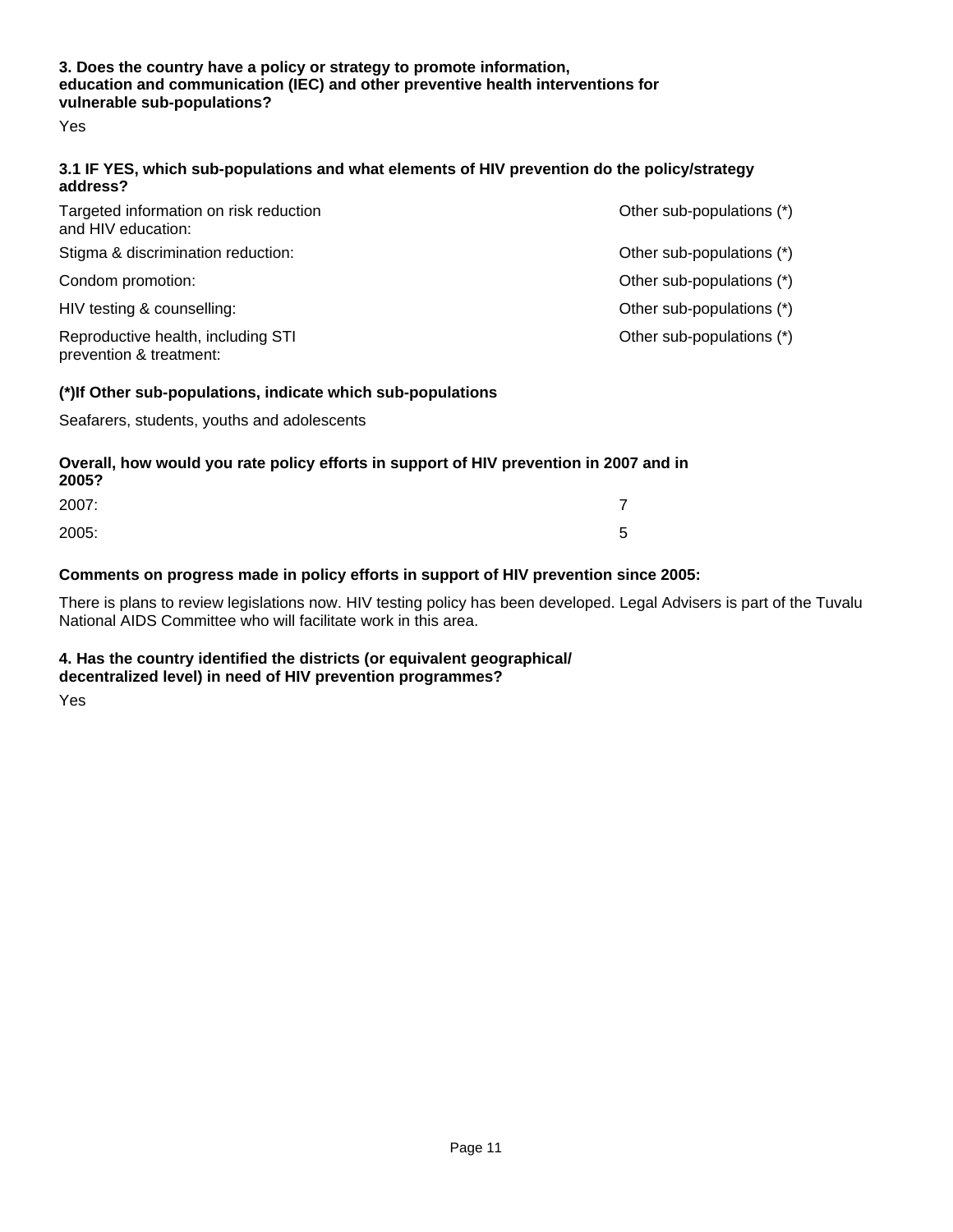## **IF YES, to what extent have the following HIV prevention programmes been implemented in identified districts\* in need?**

| Blood safety:                                                                | <b>The activity is available in</b> | <b>all</b> districts* in need  |
|------------------------------------------------------------------------------|-------------------------------------|--------------------------------|
| Universal precautions in health care<br>settings:                            | <b>The activity is available in</b> | <b>all</b> districts* in need  |
| Prevention of mother-to-child<br>transmission of HIV:                        | <b>The activity is available in</b> | <b>all</b> districts* in need  |
| IEC on risk reduction:                                                       | <b>The activity is available in</b> | <b>all</b> districts* in need  |
| IEC on stigma and discrimination<br>reduction:                               | <b>The activity is available in</b> | <b>all</b> districts* in need  |
| Condom promotion:                                                            | <b>The activity is available in</b> | <b>all</b> districts* in need  |
| HIV testing & counselling:                                                   | <b>The activity is available in</b> | <b>all</b> districts* in need  |
| Harm reduction for injecting drug users: <b>The activity is available in</b> |                                     | N/A                            |
| Risk reduction for men who have sex<br>with men:                             | <b>The activity is available in</b> | <b>some</b> districts* in need |
| Risk reduction for sex workers:                                              | <b>The activity is available in</b> | N/A                            |
| Programmes for other vulnerable<br>subpopulations:                           | <b>The activity is available in</b> | <b>all</b> districts* in need  |
| Reproductive health services including<br>STI prevention & treatment:        | <b>The activity is available in</b> | <b>all</b> districts* in need  |
| School-based AIDS education for<br>young people:                             | <b>The activity is available in</b> | <b>all</b> districts* in need  |
| Programmes for out-of-school young<br>people:                                | <b>The activity is available in</b> | <b>all</b> districts* in need  |
| HIV prevention in the workplace:                                             | <b>The activity is available in</b> | <b>all</b> districts* in need  |

**Overall, how would you rate the efforts in the implementation of HIV prevention programmes in 2007 and in 2005?**

| 2007: | 8 |
|-------|---|
| 2005: | 5 |
| 2007: | 8 |
| 2005: | 5 |

# **Comments on progress made in the implementation of HIV prevention programmes since 2005:**

Better coordination in 2007 led to a better implemented program for that year.

**1. Does the country have a policy or strategy to promote comprehensive HIV treatment, care and support? (Comprehensive care includes, but is not limited to, treatment, HIV testing and counselling, psychosocial care, and home and community-based care).**

Yes

**1.1 IF YES, does it give sufficient attention to barriers for women, children and most-at-risk populations?** Yes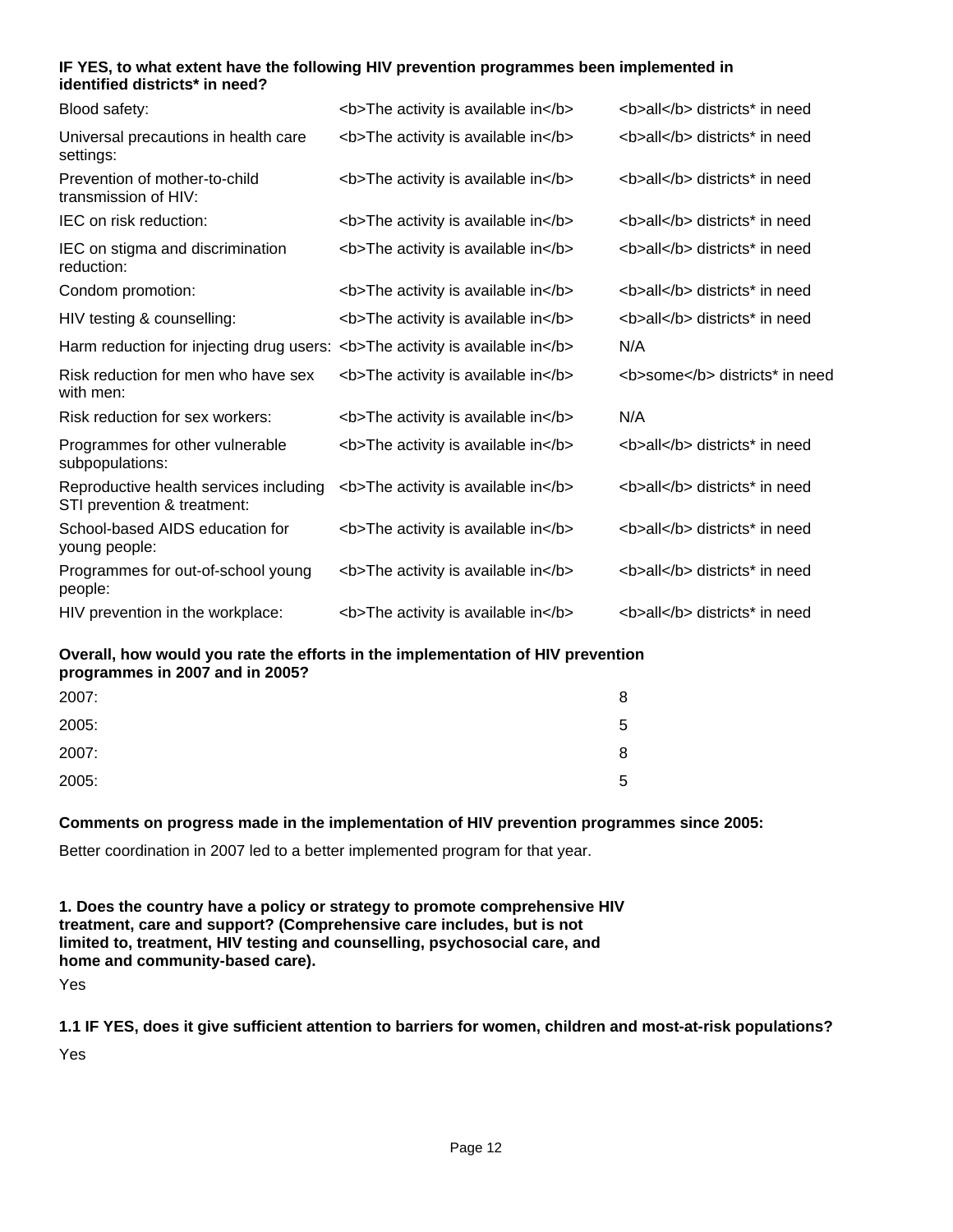#### **2. Has the country identified the districts (or equivalent geographical/decentralized level) in need of HIV and AIDS treatment, care and support services?**

Yes

# **IF YES, to what extent have the following HIV and AIDS treatment, care and support services been implemented in the identified districts\* in need?**

| Antiretroviral therapy:                                                                            | <b>The service is available in</b> | <b>all</b> districts* in need |
|----------------------------------------------------------------------------------------------------|------------------------------------|-------------------------------|
| Nutritional care:                                                                                  | <b>The service is available in</b> | <b>all</b> districts* in need |
| Paediatric AIDS treatment:                                                                         | <b>The service is available in</b> | <b>all</b> districts* in need |
| Sexually transmitted infection<br>management:                                                      | <b>The service is available in</b> | <b>all</b> districts* in need |
| Psychosocial support for people living<br>with HIV and their families:                             | <b>The service is available in</b> | <b>all</b> districts* in need |
| Home-based care:                                                                                   | <b>The service is available in</b> | <b>all</b> districts* in need |
| Palliative care and treatment of<br>common HIV-related infections:                                 | <b>The service is available in</b> | <b>all</b> districts* in need |
| HIV testing and counselling for TB<br>patients:                                                    | <b>The service is available in</b> | <b>all</b> districts* in need |
| TB screening for HIV-infected people:                                                              | <b>The service is available in</b> | <b>all</b> districts* in need |
| TB preventive therapy for HIV-infected<br>people:                                                  | <b>The service is available in</b> | <b>all</b> districts* in need |
| TB infection control in HIV treatment<br>and care facilities:                                      | <b>The service is available in</b> | <b>all</b> districts* in need |
| Cotrimoxazole prophylaxis in HIV-<br>infected people:                                              | <b>The service is available in</b> | <b>all</b> districts* in need |
| Post-exposure prophylaxis (e.g.<br>occupational exposures to HIV, rape):                           | <b>The service is available in</b> | <b>all</b> districts* in need |
| HIV treatment services in the<br>workplace or treatment referral systems<br>through the workplace: | <b>The service is available in</b> | <b>all</b> districts* in need |
| HIV care and support in the workplace<br>(including alternative working<br>arrangements):          | <b>The service is available in</b> | <b>all</b> districts* in need |
| Antiretroviral therapy:                                                                            | <b>The service is available in</b> | <b>all</b> districts* in need |
| Nutritional care:                                                                                  | <b>The service is available in</b> | <b>all</b> districts* in need |
| Paediatric AIDS treatment:                                                                         | <b>The service is available in</b> | <b>all</b> districts* in need |
| Sexually transmitted infection<br>management:                                                      | <b>The service is available in</b> | <b>all</b> districts* in need |
| Psychosocial support for people living<br>with HIV and their families:                             | <b>The service is available in</b> | <b>all</b> districts* in need |
| Home-based care:                                                                                   | <b>The service is available in</b> | <b>all</b> districts* in need |
| Palliative care and treatment of<br>common HIV-related infections:                                 | <b>The service is available in</b> | <b>all</b> districts* in need |
| HIV testing and counselling for TB<br>patients:                                                    | <b>The service is available in</b> | <b>all</b> districts* in need |
| TB screening for HIV-infected people:                                                              | <b>The service is available in</b> | <b>all</b> districts* in need |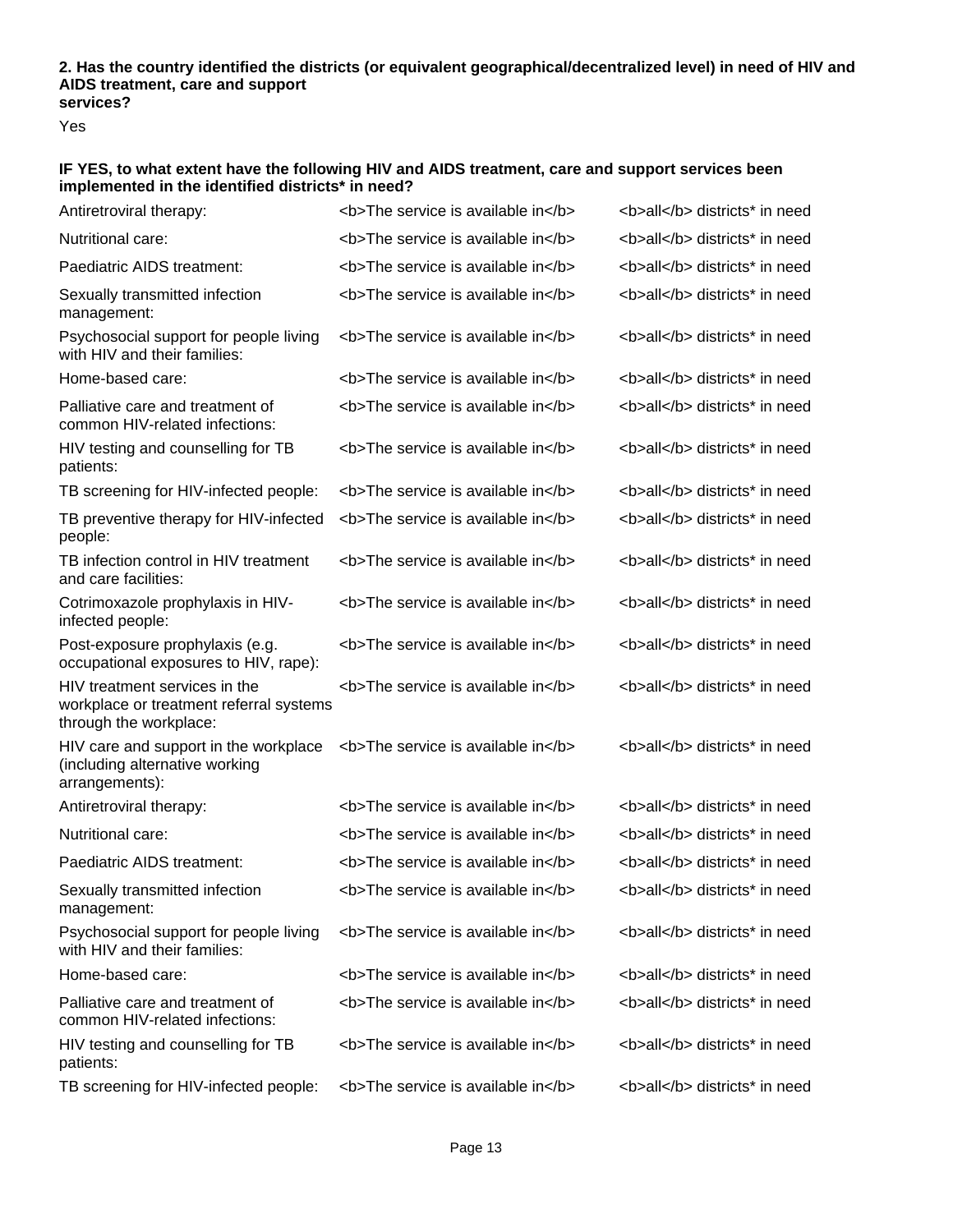| TB preventive therapy for HIV-infected<br>people:                                                                                                                                              | <b>The service is available in</b> | <b>all</b> districts* in need |
|------------------------------------------------------------------------------------------------------------------------------------------------------------------------------------------------|------------------------------------|-------------------------------|
| TB infection control in HIV treatment<br>and care facilities:                                                                                                                                  | <b>The service is available in</b> | <b>all</b> districts* in need |
| Cotrimoxazole prophylaxis in HIV-<br>infected people:                                                                                                                                          | <b>The service is available in</b> | <b>all</b> districts* in need |
| Post-exposure prophylaxis (e.g.<br>occupational exposures to HIV, rape):                                                                                                                       | <b>The service is available in</b> | <b>all</b> districts* in need |
| HIV treatment services in the<br>workplace or treatment referral systems<br>through the workplace:                                                                                             | <b>The service is available in</b> | <b>all</b> districts* in need |
| HIV care and support in the workplace $\leq$ b The service is available in $\leq$ /b ><br>(including alternative working<br>arrangements):                                                     |                                    | <b>all</b> districts* in need |
| 3. Does the country have a policy for developing/using generic drugs or<br>parallel importing of drugs for HIV?<br>Yes                                                                         |                                    |                               |
| 4. Does the country have access to regional procurement and supply<br>management mechanisms for critical commodities, such as antiretroviral<br>drugs, condoms, and substitution drugs?<br>Yes |                                    |                               |
| 4.1 IF YES, for which commodities?:                                                                                                                                                            |                                    |                               |
| ARVs, condoms, HIV test kits                                                                                                                                                                   |                                    |                               |
| 5. Does the country have a policy or strategy to address the additional HIV- or<br>AIDS-related needs of orphans and other vulnerable children (OVC)?<br>N/A                                   |                                    |                               |
| 1. Does the country have one national Monitoring and Evaluation (M&E) plan?                                                                                                                    |                                    |                               |
| In Progress                                                                                                                                                                                    |                                    |                               |
| 1.3. IF YES, have key partners aligned and harmonized their M&E requirements (including indicators)<br>with the national M&E plan?                                                             |                                    |                               |
| No                                                                                                                                                                                             |                                    |                               |
| 2. Does the Monitoring and Evaluation plan include?                                                                                                                                            |                                    |                               |
| a data collection and analysis strategy :                                                                                                                                                      |                                    | Yes                           |
| behavioural surveillance :                                                                                                                                                                     |                                    | Yes                           |
| HIV surveillance :                                                                                                                                                                             |                                    | Yes                           |
| a well-defined standardized set of<br>indicators:                                                                                                                                              |                                    | Yes                           |
| guidelines on tools for data collection :                                                                                                                                                      |                                    | No                            |

a strategy for assessing quality and accuracy of data :

a data dissemination and use strategy : No

No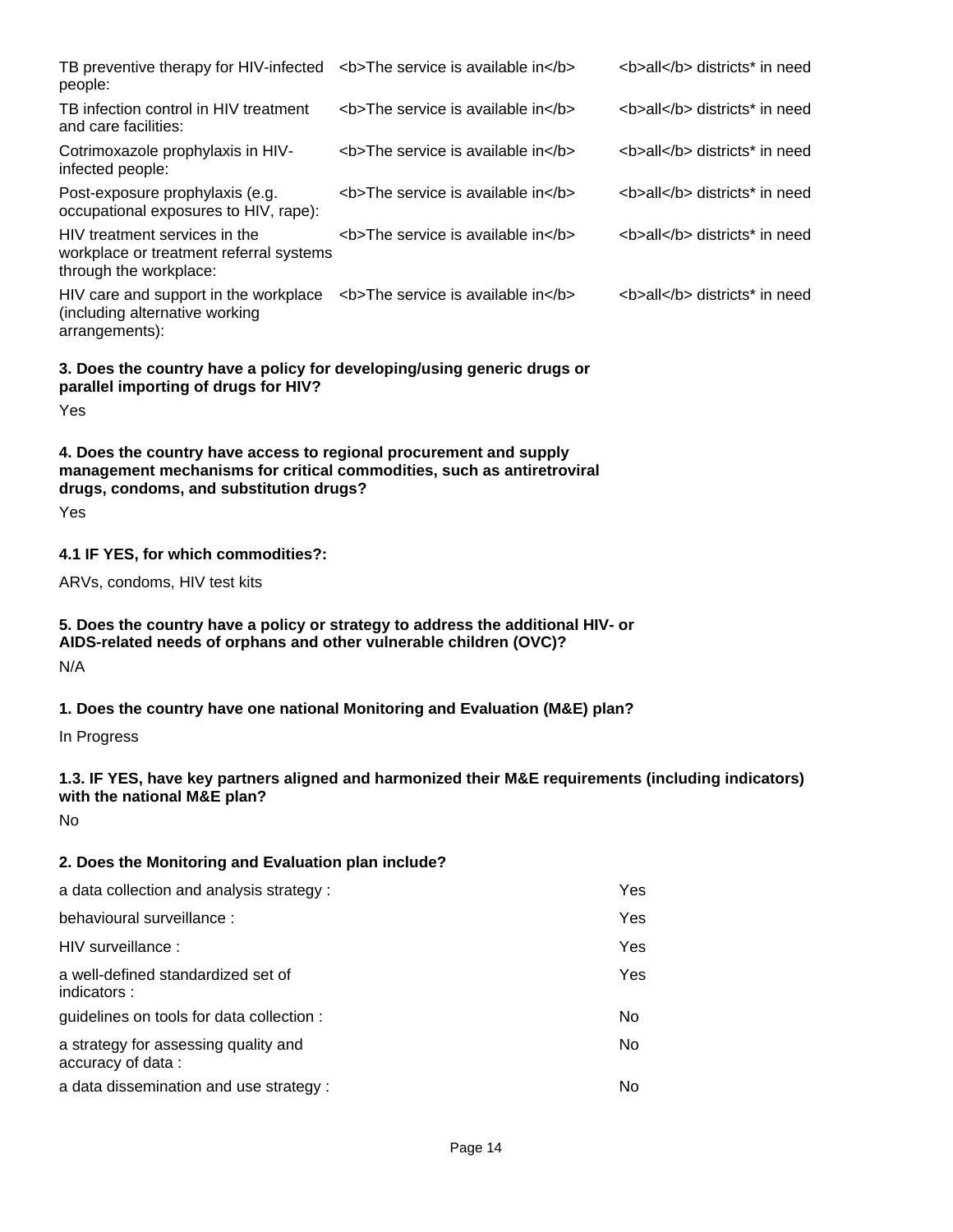| 3. Is there a budget for the M&E plan?                                                                                   |           |
|--------------------------------------------------------------------------------------------------------------------------|-----------|
| Yes                                                                                                                      |           |
| 3.1 IF YES, has funding been secured?                                                                                    |           |
| Yes                                                                                                                      |           |
|                                                                                                                          |           |
| 4. Is there a functional M&E Unit or Department?                                                                         |           |
| In Progress                                                                                                              |           |
| 5. Is there an M&E Committee or Working Group that meets regularly to<br>coordinate M&E activities?<br>No                |           |
| 6.3 Is there a functional Health Information System (HIS)?                                                               |           |
| National level:                                                                                                          | Yes       |
| 6.4 Does the country publish at least once a year an M&E report on HIV, including HIV surveillance<br>data?<br><b>No</b> |           |
| 8. In the last year, was training in M&E conducted                                                                       |           |
| At national level? :                                                                                                     | <b>No</b> |
| At sub-national level? :                                                                                                 | No        |
| Including civil society? :                                                                                               | No        |
| Overall, how would you rate the M&E efforts of the AIDS programme in 2007 and in<br>2005?                                |           |
| 2007:                                                                                                                    | 5         |

# **Comments on progress made in M&E since 2005:**

Tuvalu National AIDS Committee in its National Strategic Plan prioritise the establishment of an M&E component. This should allow for better assessment of the response in future years.

**1. Does the country have laws and regulations that protect people living with HIV against discrimination? (such as general non-discrimination provisions or provisions that specifically mention HIV, focus on schooling, housing, employment, health care etc.)**

No

**2. Does the country have non-discrimination laws or regulations which specify protections for vulnerable sub-populations?**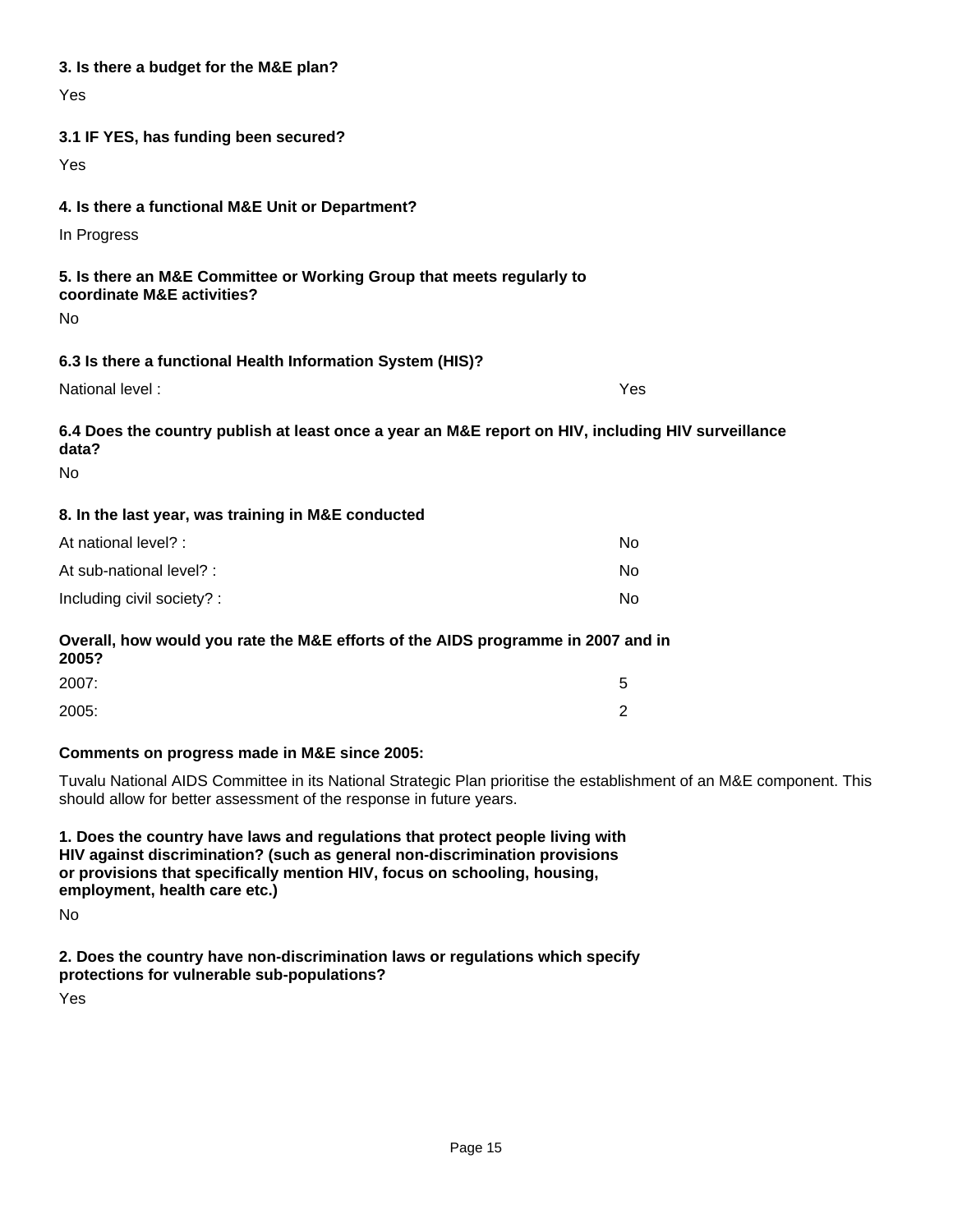# **2.1 IF YES, for which sub-populations?**

| Women:                        | Yes |
|-------------------------------|-----|
| Young people:                 | Yes |
| IDU:                          | No  |
| MSM:                          | No  |
| Sex Workers:                  | No  |
| Prison inmates :              | Yes |
| Migrants/mobile populations : | Yes |

# **IF YES, Briefly explain what mechanisms are in place to ensure these laws are implemented:**

There is a national task force on certain areas for instance, for Young people there is a taskforce on Convention of the Rights of the Child. There is one for CEDAW. Then there's the legal systems.

## **IF YES, Describe any systems of redress put in place to ensure the laws are having their desired effect:**

Strengthening the present system by empowering general public and law enforcers.

# **3. Does the country have laws, regulations or policies that present obstacles to effective HIV prevention, treatment, care and support for vulnerable sub-populations?**

No

**4. Is the promotion and protection of human rights explicitly mentioned in any HIV policy or strategy?**

Yes

# **5. Is there a mechanism to record, document and address cases of discrimination experienced by people living with HIV and/or most-at-risk populations?**

No

**6. Has the Government, through political and financial support, involved most-at-risk populations in governmental HIV-policy design and programme implementation?**

Yes

# **IF YES, describe some examples**

Formulation of HIV/AIDS strategic plan World AIDS Day activities Outreach program for community education on HIV Condom distribution Most of these programs involved the most at risk population in the country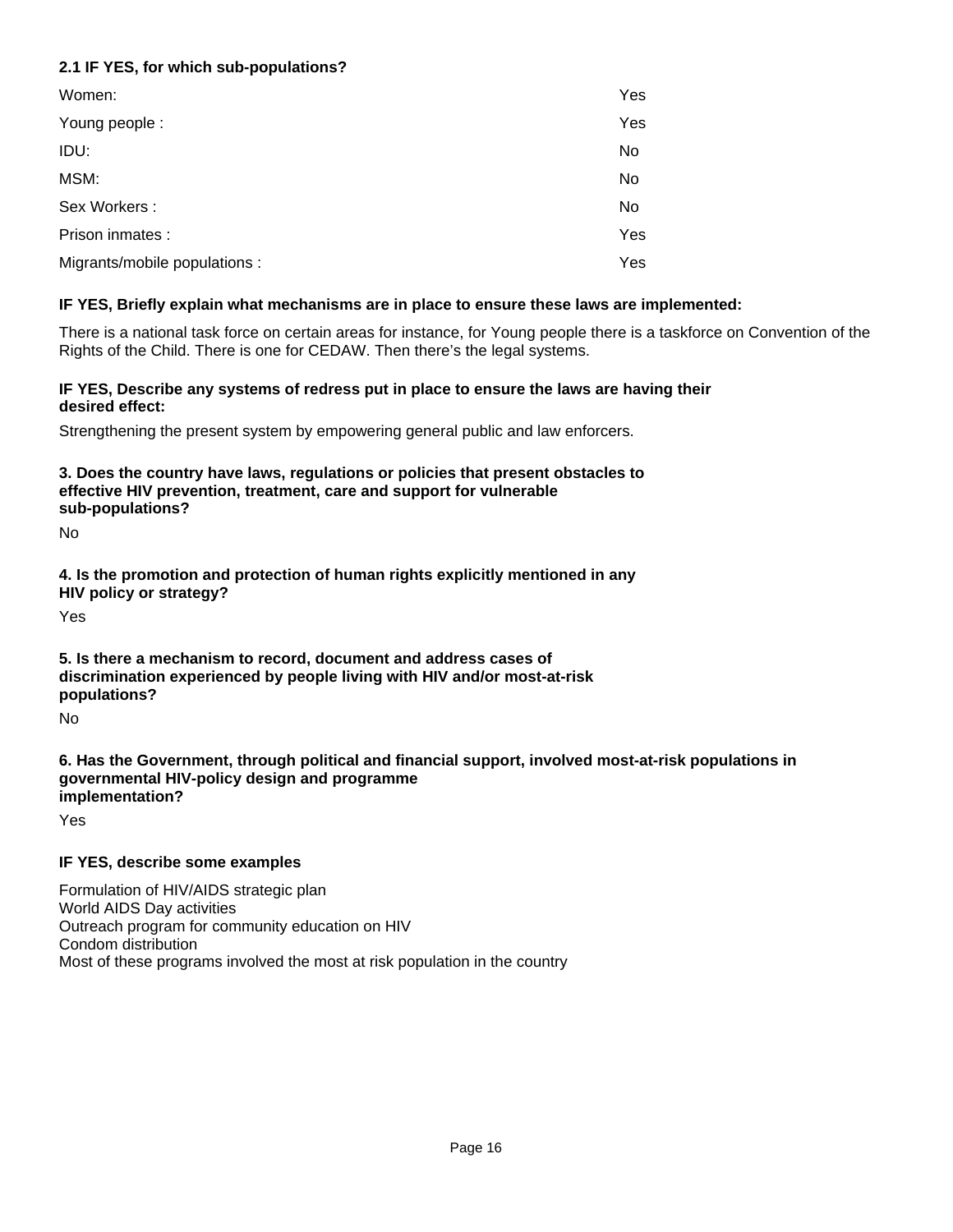# **7. Does the country have a policy of free services for the following:**

| HIV prevention services :                       | Yes |
|-------------------------------------------------|-----|
| Anti-retroviral treatment :                     | Yes |
| HIV-related care and support<br>interventions : | Yes |

## **IF YES, given resource constraints, briefly describe what steps are in place to implement these policies:**

Raising public awareness Advocacy – non discrimination Distribution of IEC Provision of free ARV Free counselling and testing facilities

**8. Does the country have a policy to ensure equal access for women and men, to prevention, treatment, care and support? In particular, to ensure access for women outside the context of pregnancy and childbirth?**

Yes

**9. Does the country have a policy to ensure equal access for most-at-risk populations to prevention, treatment, care and support?**

Yes

**9.1 Are there differences in approaches for different most-at-risk populations?**

No

**10. Does the country have a policy prohibiting HIV screening for general employment purposes (recruitment, assignment/relocation, appointment, promotion, termination)?**

No

**11. Does the country have a policy to ensure that AIDS research protocols involving human subjects are reviewed and approved by a national/local ethical review committee?**

No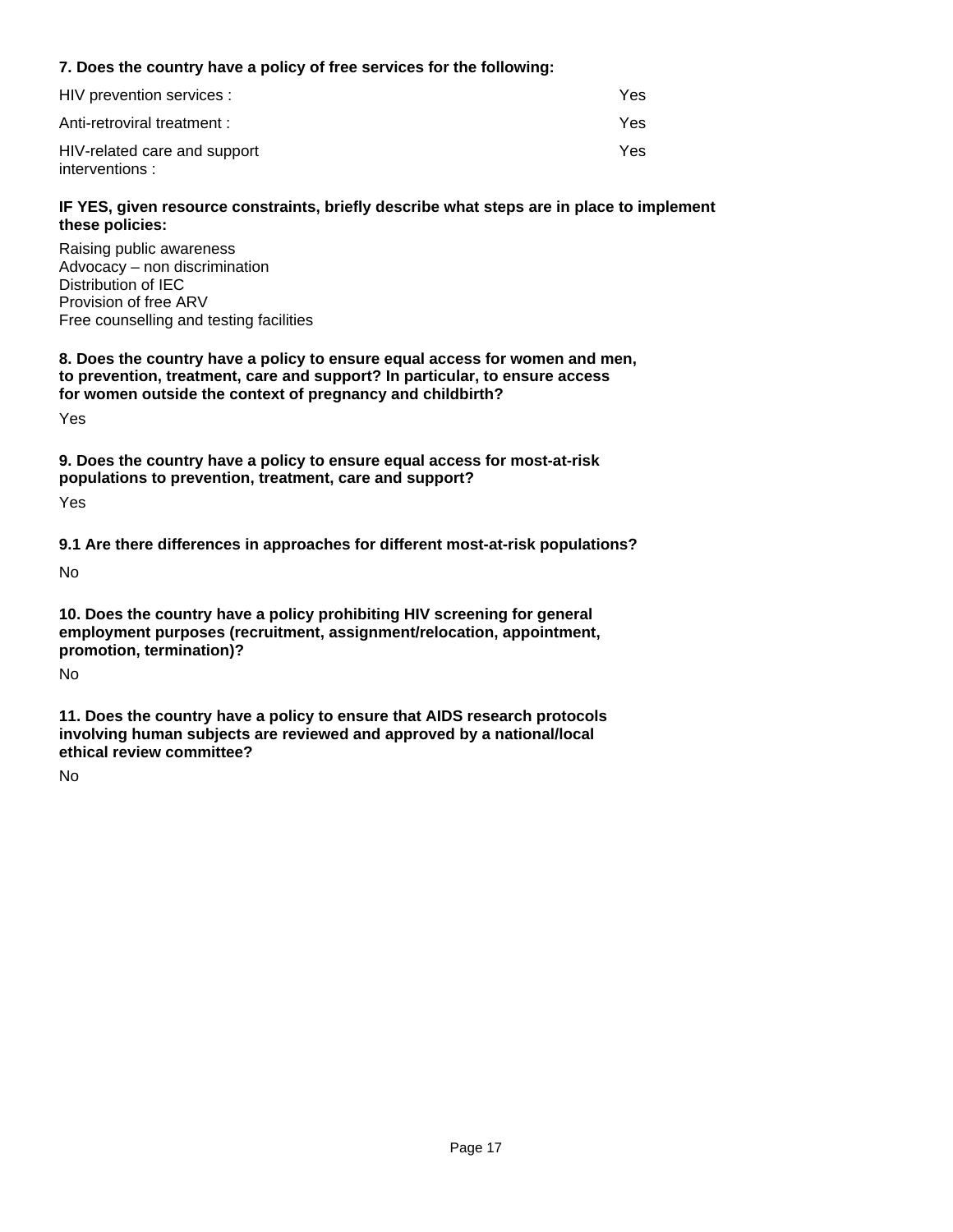## **12. Does the country have the following human rights monitoring and enforcement mechanisms?**

| - Existence of independent national<br>institutions for the promotion and<br>protection of human rights, including<br>human rights commissions, law reform<br>commissions, watchdogs, and<br>ombudspersons which consider HIV-<br>related issues within their work: | Yes |
|---------------------------------------------------------------------------------------------------------------------------------------------------------------------------------------------------------------------------------------------------------------------|-----|
| - Focal points within governmental<br>health and other departments to<br>monitor HIV-related human rights<br>abuses and HIV-related discrimination<br>in areas such as housing and<br>employment:                                                                   | Yes |
| - Performance indicators or<br>benchmarks for compliance with<br>human rights standards in the context<br>of HIV efforts:                                                                                                                                           | Yes |
| - Performance indicators or<br>benchmarks for reduction of HIV-<br>related stigma and discrimination:                                                                                                                                                               | Yes |

## **IF YES, on any of the above questions, describe some examples:**

Human rights commission Law reform commission Legal Rights Training Officer

# **13. Have members of the judiciary (including labour courts/employment tribunals) been trained/sensitized to HIV and AIDS and human rights issues that may come up in the context of their work?**

Yes

# **14. Are the following legal support services available in the country?**

| Legal aid systems for HIV and AIDS<br>casework:                                                                                          | Yes |
|------------------------------------------------------------------------------------------------------------------------------------------|-----|
| Private sector law firms or university-<br>based centres to provide free or<br>reduced-cost legal services to people<br>living with HIV: | Yes |
| Programmes to educate, raise<br>awareness among people living with<br>HIV concerning their rights:                                       | Yes |
|                                                                                                                                          |     |

**15. Are there programmes designed to change societal attitudes of stigmatization associated with HIV and AIDS to understanding and acceptance?**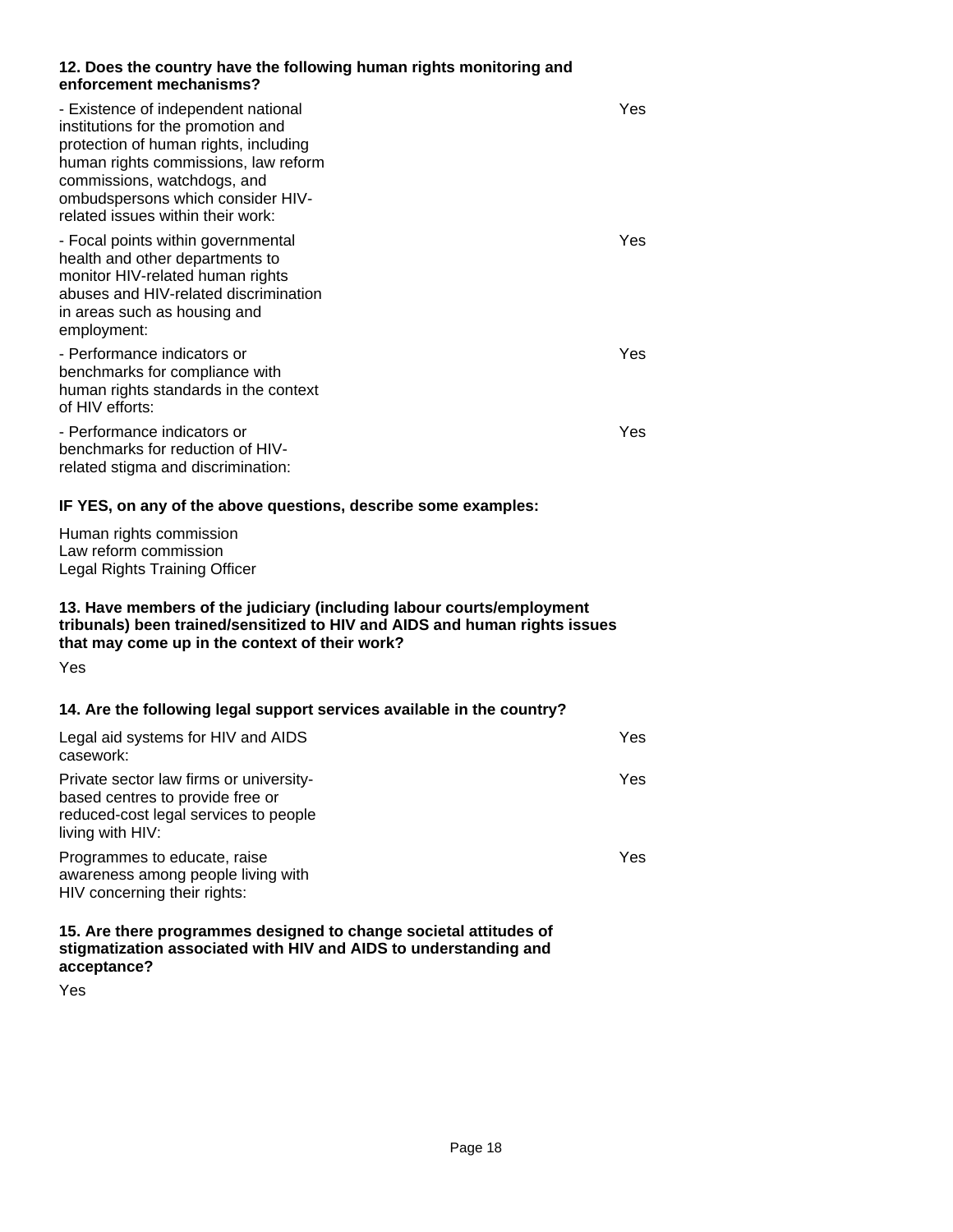# **IF YES, what types of programmes?**

| Media :                                | Yes  |
|----------------------------------------|------|
| School education:                      | Yes  |
| Personalities regularly speaking out : | Yes  |
| Other::                                | Yes. |

# **Overall, how would you rate the policies, laws and regulations in place to promote and protect human rights in relation to HIV and AIDS in 2007 and in 2005?**

| 2007: | 6 |
|-------|---|
| 2005: | 4 |

# **Comments on progress made in promoting and protecting human rights in relation to HIV and AIDS since 2005:**

Since RRT was established in Tuvalu there has been progress in the development of policies to promote human rights in general.

The implementation of the National Plan –Te Kakeega II

**Overall, how would you rate the effort to enforce the existing policies, laws and regulations in relation to human rights and HIV and AIDS in 2007 and in 2005?** 2007: 7

2005: 5

**Comments on progress made in enforcing existing policies, laws and regulations in relation to human rights and HIV and AIDS since 2005:**

The NSP 2008-2012 will enforce work in this area.

# **1. To what extent has civil society contributed to strengthening the political commitment of top leaders and national policy formulation?**

5

**2. To what extent have civil society representatives been involved in the planning and budgeting process for the National Strategic Plan on AIDS or for the current activity plan (e.g. attending planning meetings and reviewing drafts)** 5

**3. To what extent are the services provided by civil society in areas of HIV prevention, treatment, care and support included**

b. in the national budget?: 3 a. in both the National Strategic plans and national reports?: 3

# **4. Has the country included civil society in a National Review of the National Strategic Plan?**

Yes

# **IF YES, when was the Review conducted? Year:**

2006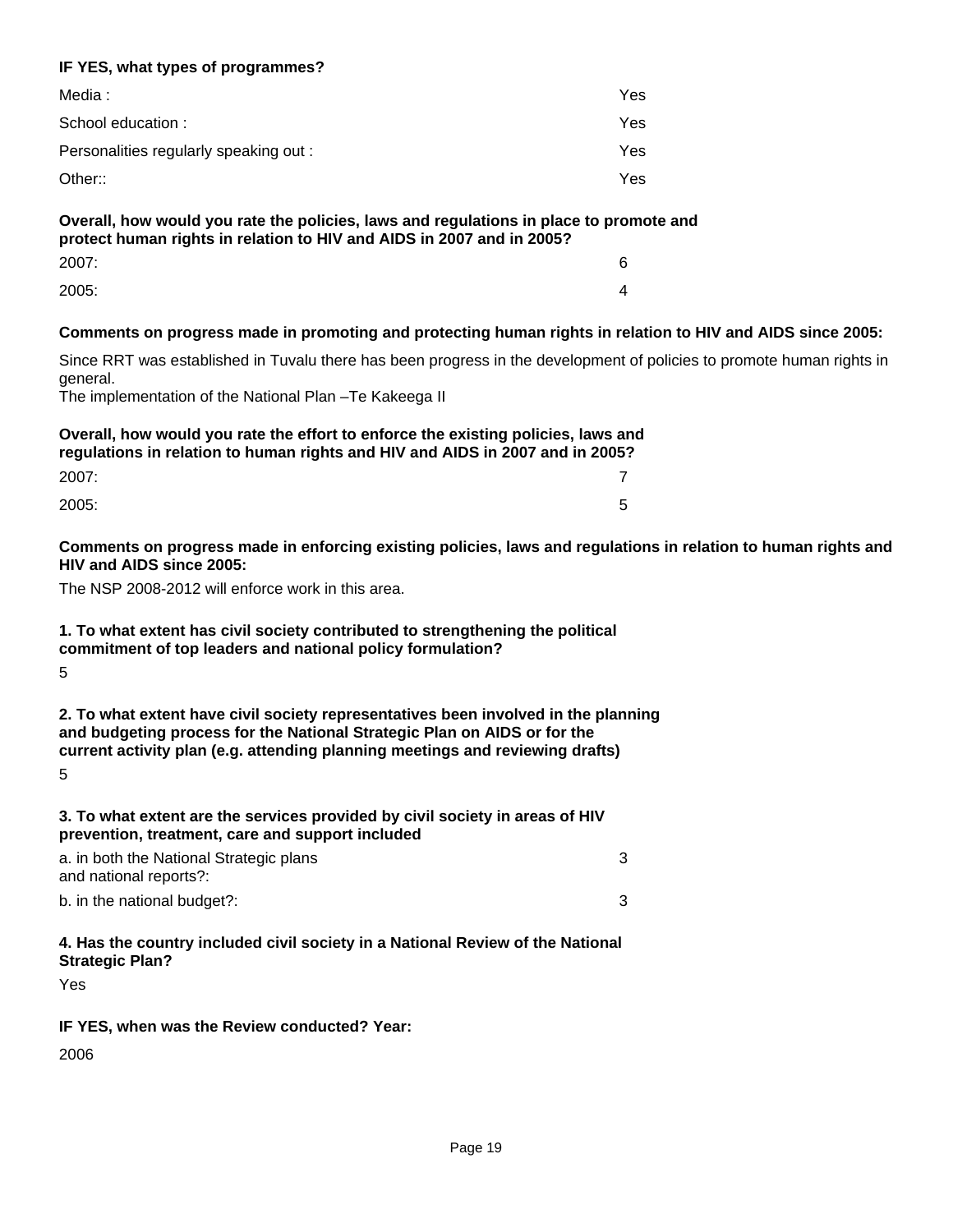# **5. To what extent is the civil society sector representation in HIV-related efforts inclusive of its diversity?**

4

# **List the types of organizations representing civil society in HIV and AIDS efforts:**

Tuvalu Association of NGO (TANGO) Tuvalu Family Health Association (TUFHA) Tuvalu Red Cross Society(TRCS) Faith Based organizations Women's organizations Youth Media Private Sector

#### **6. To what extent is civil society able to access**

| a. adequate financial support to<br>implement its HIV activities?: |  |
|--------------------------------------------------------------------|--|
| b. adequate technical support to<br>implement its HIV activities?: |  |

# **Overall, how would you rate the efforts to increase civil society participation in 2007 and in 2005?**

| 2007: | 10 |
|-------|----|
| 2005: | 6  |

# **1. Has the country identified the districts (or equivalent geographical/decentralized level) in need of HIV prevention programmes?**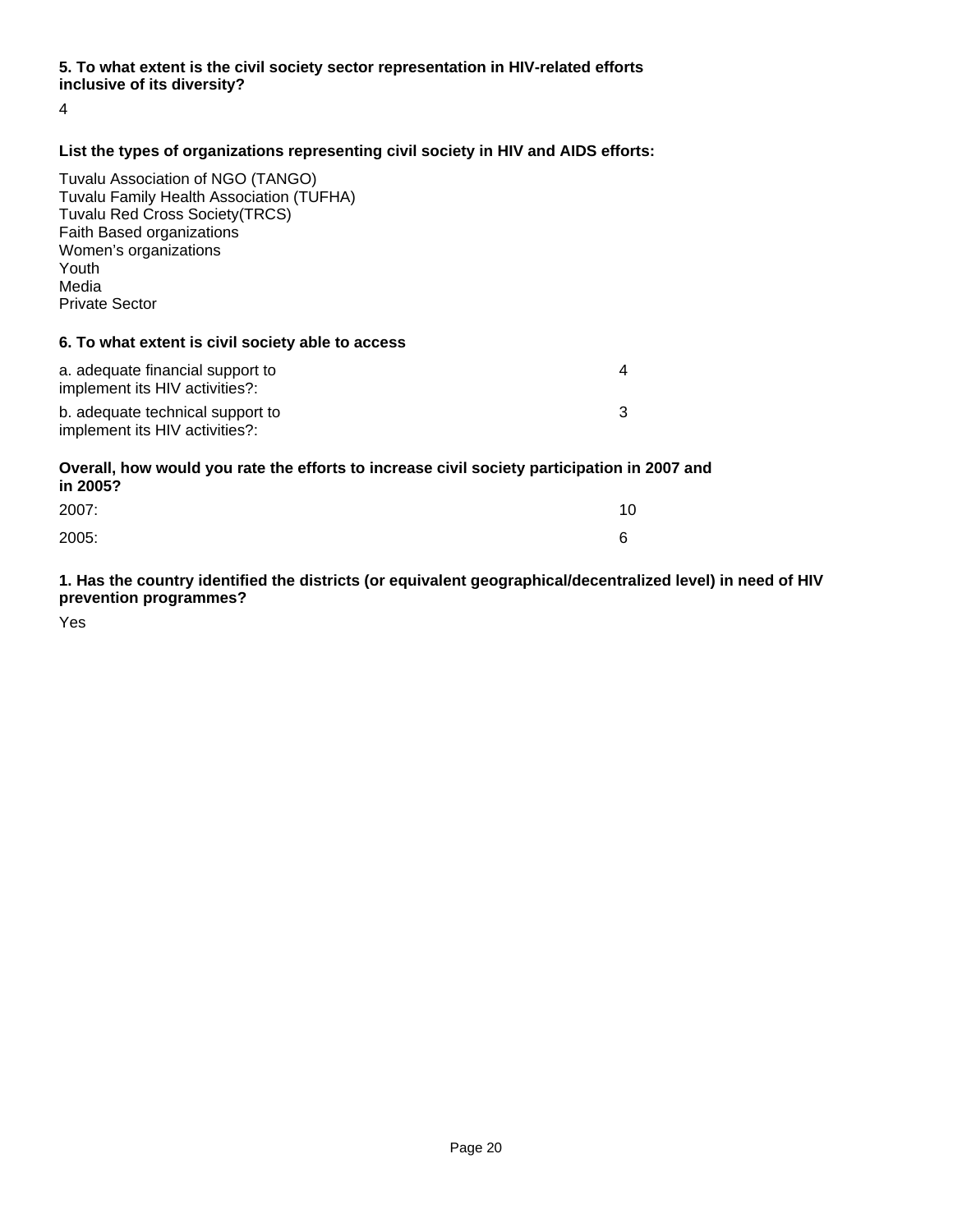## **IF YES, to what extent have the following HIV prevention programmes been implemented in identified districts in need?**

| Blood safety:                                                               | <b>The service is available in</b> | <b>all</b> districts* in need |
|-----------------------------------------------------------------------------|------------------------------------|-------------------------------|
| Universal precautions in health care<br>settings:                           | <b>The service is available in</b> | <b>all</b> districts* in need |
| Prevention of mother-to-child<br>transmission of HIV:                       | <b>The service is available in</b> | <b>all</b> districts* in need |
| IEC on risk reduction:                                                      | <b>The service is available in</b> | <b>all</b> districts* in need |
| IEC on stigma and discrimination<br>reduction:                              | <b>The service is available in</b> | <b>all</b> districts* in need |
| Condom promotion:                                                           | <b>The service is available in</b> | <b>all</b> districts* in need |
| HIV testing & counselling:                                                  | <b>The service is available in</b> | <b>all</b> districts* in need |
| Harm reduction for injecting drug users: <b>The service is available in</b> |                                    | N/A                           |
| Risk reduction for men who have sex<br>with men:                            | <b>The service is available in</b> | N/A                           |
| Risk reduction for sex workers:                                             | <b>The service is available in</b> | N/A                           |
| Programmes for other vulnerable sub-<br>populations:                        | <b>The service is available in</b> | <b>all</b> districts* in need |
| Reproductive health services including<br>STI prevention & treatment:       | <b>The service is available in</b> | <b>all</b> districts* in need |
| School-based AIDS education for<br>young people:                            | <b>The service is available in</b> | <b>all</b> districts* in need |
| Programmes for out-of-school young<br>people:                               | <b>The service is available in</b> | <b>all</b> districts* in need |
| HIV prevention in the workplace:                                            | <b>The service is available in</b> | <b>all</b> districts* in need |

#### **1. Has the country identified the districts (or equivalent geographical/decentralized level) in need of HIV and AIDS treatment, care and support services?**

Yes

## **Overall, how would you rate the efforts in the implementation of HIV treatment, care and support services in 2007 and in 2005?**

| 2007: | 8      |
|-------|--------|
| 2005: | д<br>ັ |

### **2. What percentage of the following HIV programmes or services is estimated to be provided by civil society?**

| Prevention for IDU:          | 25-50% |
|------------------------------|--------|
| Prevention for MSM :         | 25-50% |
| Prevention for sex workers : | 25-50% |
| Counselling and Testing:     | 25-50% |
| Home-based care:             | 25-50% |

## **3. Does the country have a policy or strategy to address the additional HIV and AIDS-related needs of orphans and other vulnerable children (OVC)?**

N/A